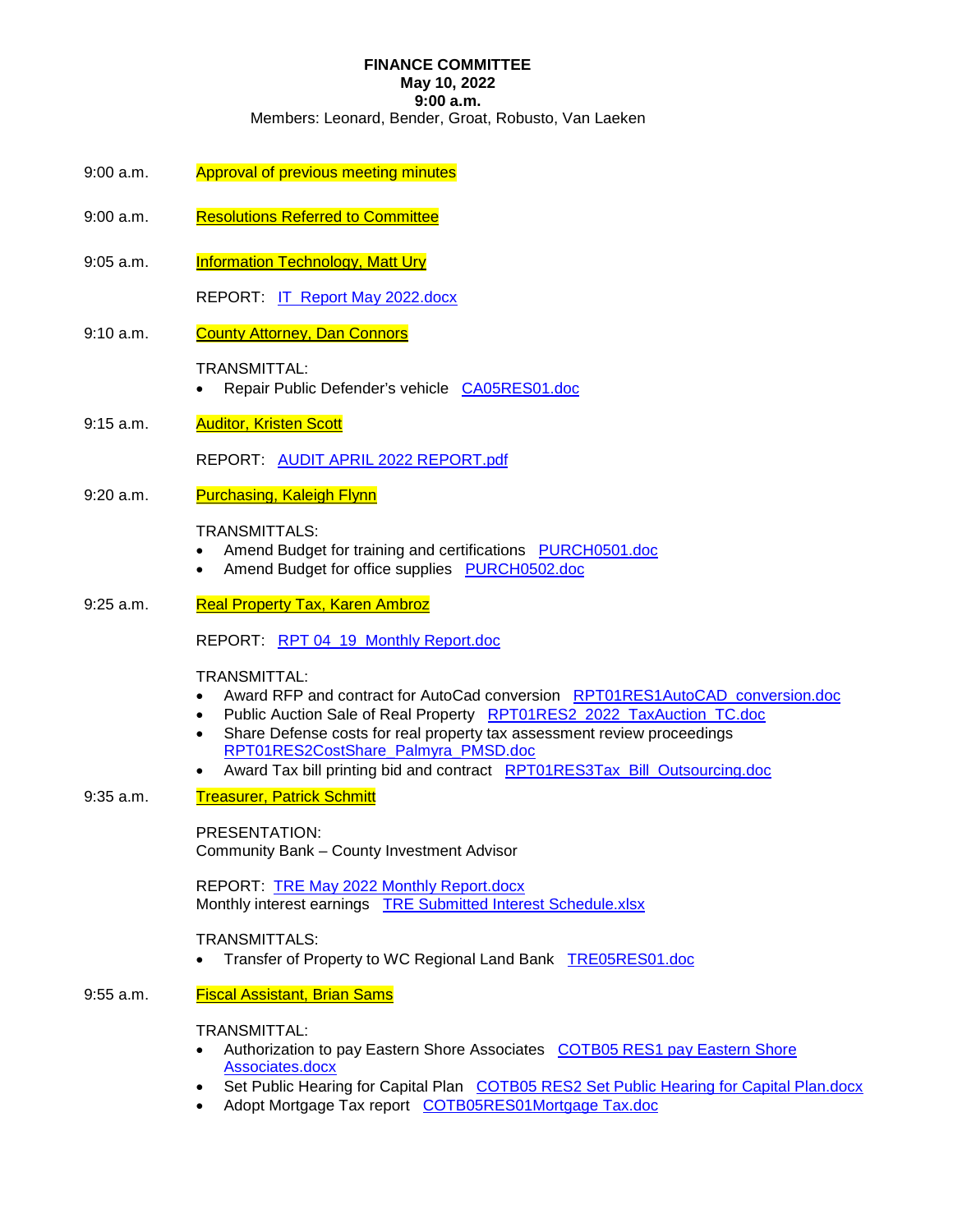### 10:05 a.m. District Attorney, Mike Calarco

TRANSMITTAL:

- Permit DA to contract and pay Attorney's to handle Appeals DA APPEAL.RESOLUTION Rev1.docx
- 10:10 a.m. County Administrator, Rick House

## 10:20 a.m. Human Resource Director, Chris Kalinski

TRANSMITTAL:

- Update HR budget HR2022 05Res2 amend 2022 HR Dept Legal Expenses.docx
- 10:25 a.m. Land Bank, Mark Humbert

Update

10:30 a.m. Capital Plan Review Capital Plan 2023-2027.pdf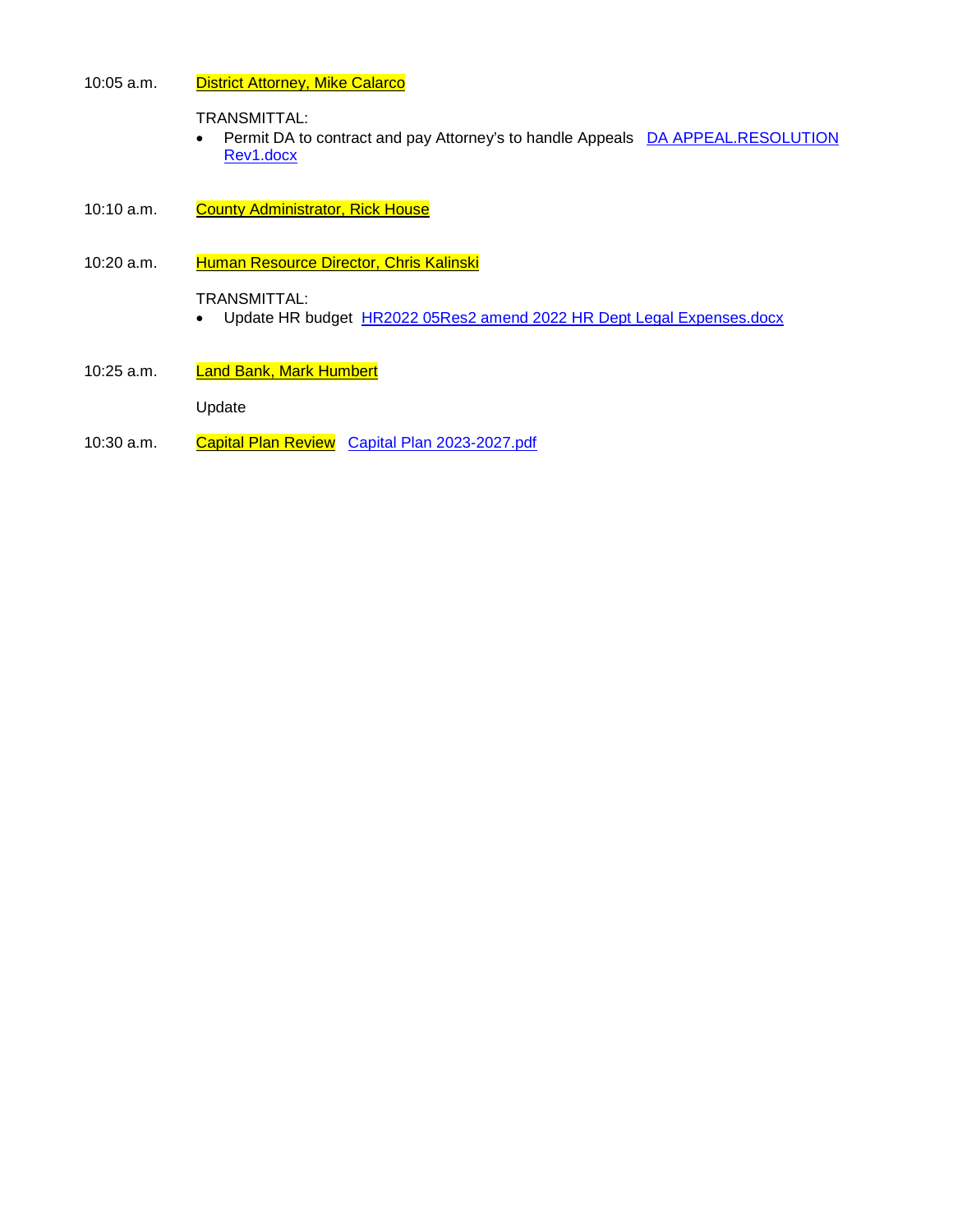## Wayne County Information Technology Monthly Report

## Prepared by Matt Ury

## May 3, 2022

## Activity:

- 674 new support tickets were submitted in April.
- 6 computer installs were completed.
- Phone system upgrade continued.
- Security projects continued.
- Plans are being developed to restructure the IT department to improve efficiency and security.

## Current projects:

- Create countywide training curriculum for the Munis financial system.
- Expansion of security platform.
- Document imaging- shared services project.
- Phone system upgrade.
- Sheriff/E911 Shift Scheduling roll out PossWeb as primary software to Supervisors.
- County Clerk convert Records Management database to Laserfische.
- Multifactor authentication for financial and medical departments.
- Board of Elections security enhancements.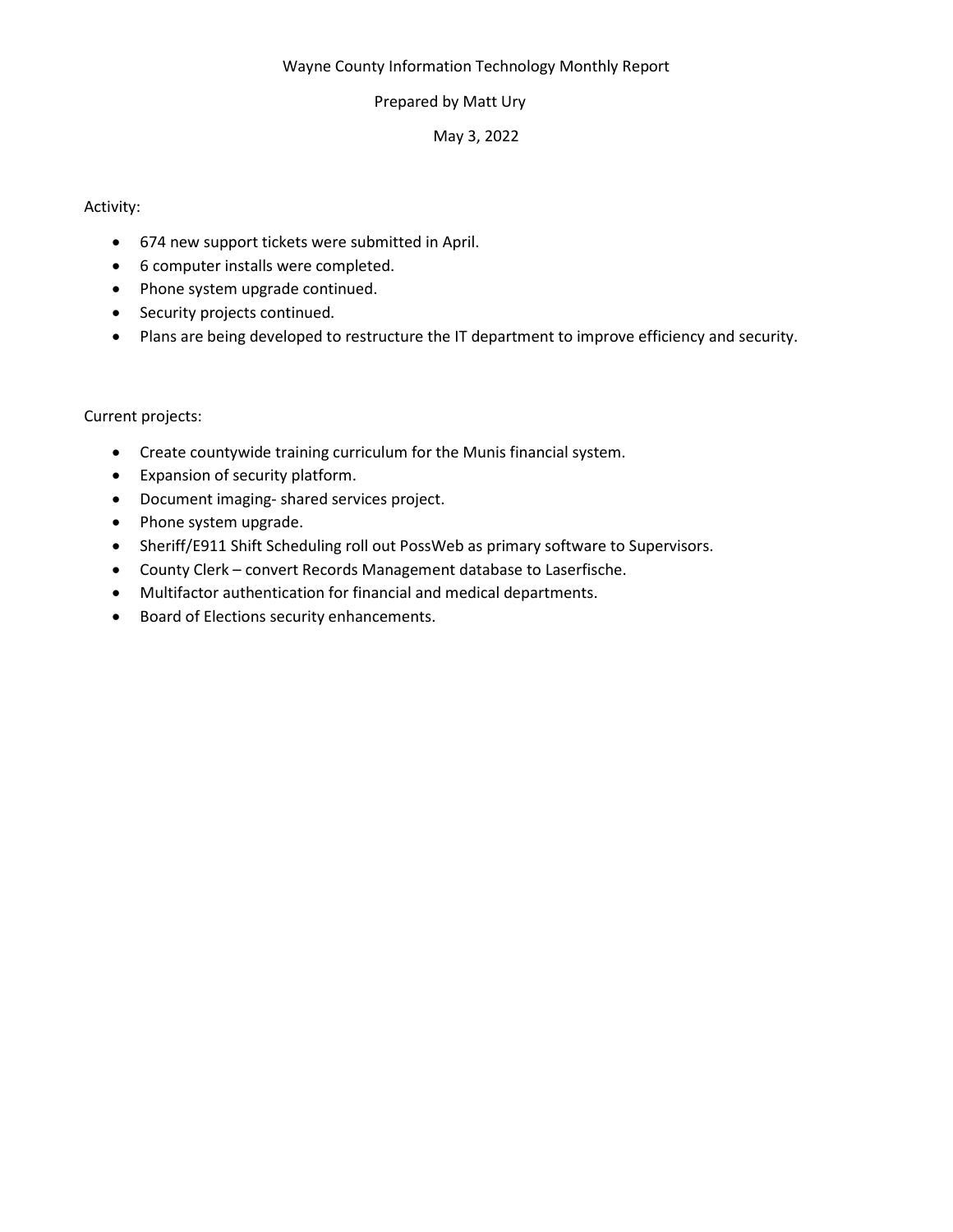| Committee No:                                                                                                                                                                                                                                                                                                                                                                                                                                                                              | 1                                                        |  | Date:                                          | 05/10/22 |  | Committee Chair: Kim Leonard<br>Department Head: Daniel C. Connors, Esq.                                |  |  |
|--------------------------------------------------------------------------------------------------------------------------------------------------------------------------------------------------------------------------------------------------------------------------------------------------------------------------------------------------------------------------------------------------------------------------------------------------------------------------------------------|----------------------------------------------------------|--|------------------------------------------------|----------|--|---------------------------------------------------------------------------------------------------------|--|--|
|                                                                                                                                                                                                                                                                                                                                                                                                                                                                                            | <b>AUTHORIZATION TO REPAIR PUBLIC DEFENDER'S VEHICLE</b> |  |                                                |          |  |                                                                                                         |  |  |
| <b>Brief Explanation:</b>                                                                                                                                                                                                                                                                                                                                                                                                                                                                  |                                                          |  |                                                |          |  |                                                                                                         |  |  |
| WHEREAS, a 2015 Ford Interceptor, a Public Defender's vehicle, was damaged when it collided with another<br>vehicle on January 4, 2022; and<br>WHEREAS, the County Attorney's Office has obtained verification from the other driver's insurance that they will<br>accept 60% liability; and<br>WHEREAS, only one quote was able to be obtained as this vehicle is not drivable and vendors would not come and<br>write an estimate; and<br>WHEREAS, Repair quote was received as follows: |                                                          |  |                                                |          |  |                                                                                                         |  |  |
|                                                                                                                                                                                                                                                                                                                                                                                                                                                                                            |                                                          |  | Mack's Body Shop \$9,697.12 plus hidden damage |          |  |                                                                                                         |  |  |
| now, therefore, be it<br>Seven and 12/100 (\$9,697.12) plus hidden damage is hereby accepted for the repair of said vehicle.                                                                                                                                                                                                                                                                                                                                                               |                                                          |  |                                                |          |  | RESOLVED, that the repair quote from Mack's Body Shop in the amount of Nine Thousand Six Hundred Ninety |  |  |
|                                                                                                                                                                                                                                                                                                                                                                                                                                                                                            |                                                          |  |                                                |          |  | Budgeted: yes ___ no___ Proposed Cost: \$9,672.12 Reimbursed Amount \$5,802.23 County cost \$3,869.89   |  |  |
|                                                                                                                                                                                                                                                                                                                                                                                                                                                                                            |                                                          |  |                                                |          |  |                                                                                                         |  |  |
|                                                                                                                                                                                                                                                                                                                                                                                                                                                                                            |                                                          |  |                                                |          |  |                                                                                                         |  |  |
|                                                                                                                                                                                                                                                                                                                                                                                                                                                                                            |                                                          |  |                                                |          |  |                                                                                                         |  |  |
|                                                                                                                                                                                                                                                                                                                                                                                                                                                                                            |                                                          |  |                                                |          |  |                                                                                                         |  |  |
|                                                                                                                                                                                                                                                                                                                                                                                                                                                                                            |                                                          |  |                                                |          |  |                                                                                                         |  |  |
|                                                                                                                                                                                                                                                                                                                                                                                                                                                                                            |                                                          |  |                                                |          |  |                                                                                                         |  |  |
| Referred to:                                                                                                                                                                                                                                                                                                                                                                                                                                                                               |                                                          |  |                                                |          |  |                                                                                                         |  |  |
|                                                                                                                                                                                                                                                                                                                                                                                                                                                                                            |                                                          |  |                                                |          |  |                                                                                                         |  |  |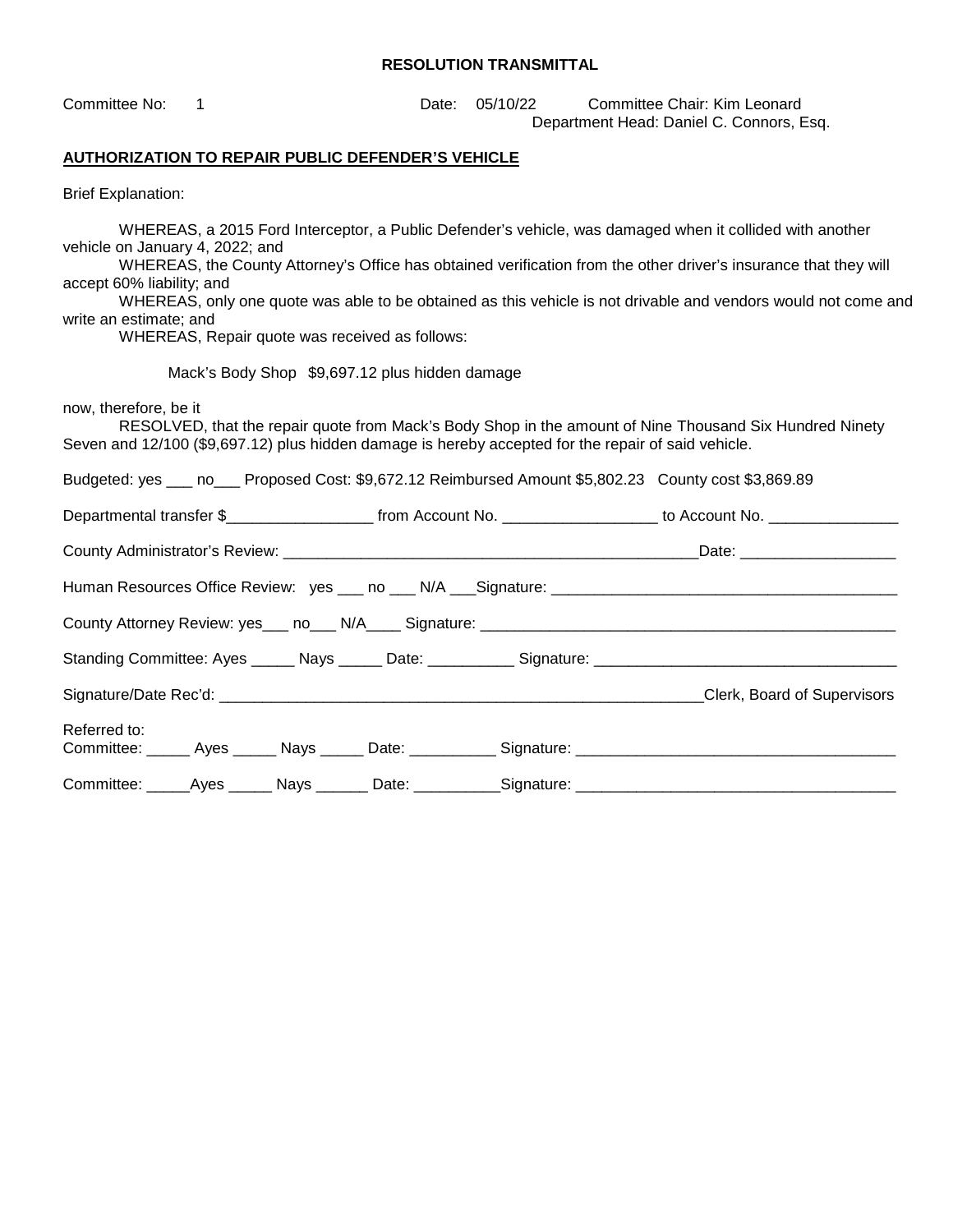**Audit Department Report Finance Committee** May 10th, 2022



Invoices Audited: 1,926

Invoices Approved and Paid; 1,923

Invoices Denied; 3 invoices were denied payment during the month of April for the following reasons; vendor did not yet meet the contract requirements, the invoice has already been paid, and additional information is necessary before providing payment of this invoice.

Invoices Altered prior to Approval; a total of 15 invoice amounts were altered prior to approval and payment for the following reasons:

Invoiced prices were not aligned with contracted rates Incorrect mileage rate used for invoice calculation Prior balance on an invoice was paid previously The total hours of service on an invoice was calculated inaccurately Sales tax included on an invoice

Invoices Altered and Reentered in the Month; 1 invoice

Audits/Projects worked on in April;

Continued providing financial documentation to the external auditors to complete their audit of 2021.

Met with the external auditors to discuss revisions to the audit completion timeline as a result of the reissuance of 2019 and 2020's single audit reports and financial statements.

Provided the NH with a detailed summary of concerns related to vendor/department relations within their department. A meeting was held in March to discuss these specific concerns.

Met with the Nursing Home and IT Department to discuss remedies to the email address concerns brought to the attention of the NH Administration.

Began drafting the STOP DWI audit report, will complete and submit in early May.

Documented a Purchasing Policy violation that occurred in the BOE Department.

Next on the Agenda:

Complete the STOP DWI audit report as requested by Sheriff Milby.

Begin creating the master list of potential County business associates and each out to the Compliance Officer in regards to any non-responsive departments.

Begin developing the request for proposals for the County's independent audit services for 2022, with the option to renew for 2023 and 2024 to be issued in June.

Attend the New York Association of Counties Finance School May 10th through the 12th.

Kristen Scott, County Auditor

April 2022 Monthly Report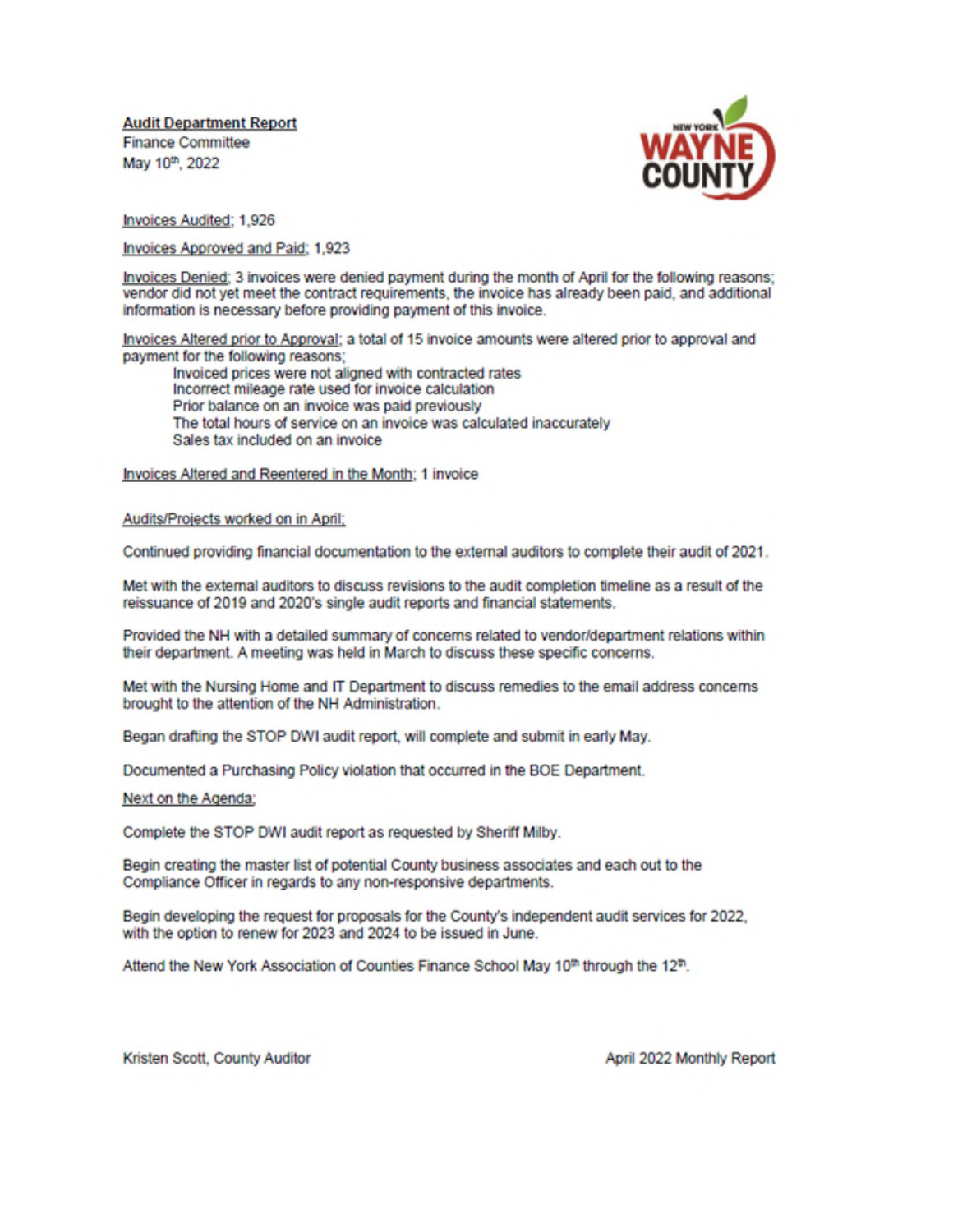Committee No. 1 Date: 05/10/2022 Committee Chair: Supervisor Leonard Department Head: Kaleigh Flynn

#### AUTHORIZATION TO AMEND BUDGET TO ADD FUNDS FOR TRAINING AND CERTIFICATIONS

 WHEREAS, it continues to be of utmost importance for Purchasing Department staff to remain current and knowledgeable in industry standards and practices for public procurement; and

 WHEREAS, there are industry recognized professional certifications that can be achieved through the Universal Public Procurement Certification Council (UPPCC), which require a set amount of course and training hours and/or continuing education credits to achieve said certifications, among other requirements such as educational background and experience in public procurement; and

 WHEREAS, the two staff members of the Purchasing Department are both desirous of achieving their Certified Professional Public Buyer Certification (CPPB), which will communicate to the public that staff of the department have reached a specific level of education and experience regarding government purchasing; and

 WHEREAS, the specific training that will be necessary to qualify staff to achieve their UPPCC-CPPB Certification will also provide several benefits to the department such as, ability to identify opportunities for increased efficiencies, the promotion of responsible expenditure of public funds compliant with county purchasing policy and NYS law and setting a standard of excellence in the department on behalf of the county, along with the development of strategies and available tools to increase productivity; and

WHEREAS, funds were not originally budgeted for in the 2022 Purchasing Department Budget to cover the cost of training and other fees associated with obtaining UPPCC-CPPB certifications, so the department requests that \$3,000 be transferred from Contingency Fund General to cover the related expenses; now, therefore be it

 RESOLVED, that the Wayne County Board of Supervisors hereby authorizes the Wayne County Treasurer to make the following budget adjustment:

#### A1990 Contingent Fund General

(Appropriations) \$3,000 from 54000 Contractual Expenses

A1345 Purchasing (Appropriations) \$3,000 to 54483 Training- Seminars & Schools

|              |  |                                                                                   | Budgeted: yes __ no___ Proposed Cost: _\$3,000______ Reimbursed Amount ___________ County cost_\$3,000______ |
|--------------|--|-----------------------------------------------------------------------------------|--------------------------------------------------------------------------------------------------------------|
|              |  |                                                                                   |                                                                                                              |
|              |  |                                                                                   |                                                                                                              |
|              |  |                                                                                   |                                                                                                              |
|              |  | County Attorney Review: yes___ no___ N/A____ Signature: _________________________ |                                                                                                              |
|              |  |                                                                                   |                                                                                                              |
|              |  |                                                                                   |                                                                                                              |
| Referred to: |  |                                                                                   | Committee: ______ Ayes ______ Nays ______ Date: ___________ Signature: _____________________________         |
|              |  |                                                                                   |                                                                                                              |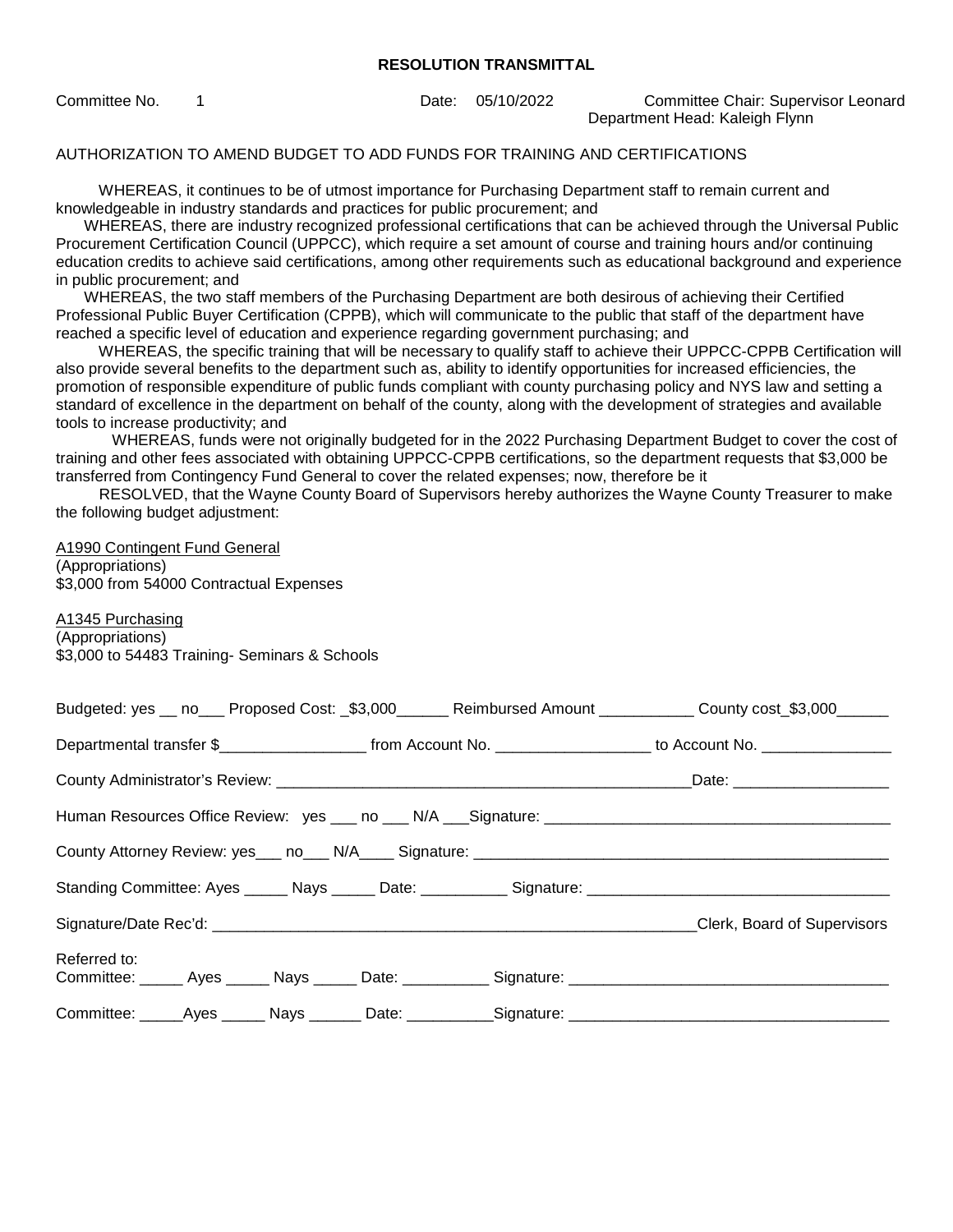Committee No. 1 Date: 05/10/2022 Committee Chair: Supervisor Leonard Department Head: Kaleigh Flynn

AUTHORIZATION TO AMEND BUDGET TO ADD FUNDS FOR OFFICE SUPPLIES

 WHEREAS, Resolution 234-21 authorized the recreating and filling a full time Purchasing Clerk position within the Purchasing Department at the May 2021 Board of Supervisors Meeting; and

 WHEREAS, the position was filled and started in July 2021, after the 2022 budget was already calculated and entered; and

 WHEREAS, the original \$500 budgeted in the department's office supply line will not be sufficient in covering office related expenses for the Purchasing Department for the remainder of the year as most has already been expended as a result of the purchasing of supplies needed for functionality of the department, which now has two full time staff members; and

 WHEREAS; the department requests that \$700 be transferred from Contingency Fund General and placed into office supplies to cover the cost of a standing desk converter for the Purchasing Clerk and additional office supplies needed for department operations throughout the rest of the year; now, therefore be it

 RESOLVED, that the Wayne County Board of Supervisors hereby authorizes the Wayne County Treasurer to make the following budget adjustment:

A1990 Contingent Fund General (Appropriations) \$700 from 54000 Contractual Expenses

A1345 Purchasing (Appropriations) \$700 to 54150 Office Supplies

|                                                                                                                      |  | Budgeted: yes __ no___ Proposed Cost: __\$700_____ Reimbursed Amount ___________ County cost__\$700_______                               |
|----------------------------------------------------------------------------------------------------------------------|--|------------------------------------------------------------------------------------------------------------------------------------------|
|                                                                                                                      |  | Departmental transfer \$________________________________from Account No. ____________________________ to Account No. ___________________ |
|                                                                                                                      |  |                                                                                                                                          |
|                                                                                                                      |  |                                                                                                                                          |
|                                                                                                                      |  |                                                                                                                                          |
|                                                                                                                      |  |                                                                                                                                          |
|                                                                                                                      |  | Clerk, Board of Supervisors                                                                                                              |
| Referred to:<br>Committee: ______ Ayes ______ Nays ______ Date: ___________ Signature: _____________________________ |  |                                                                                                                                          |
| Committee: _____Ayes ______ Nays _______ Date: ___________Signature: _______________________________                 |  |                                                                                                                                          |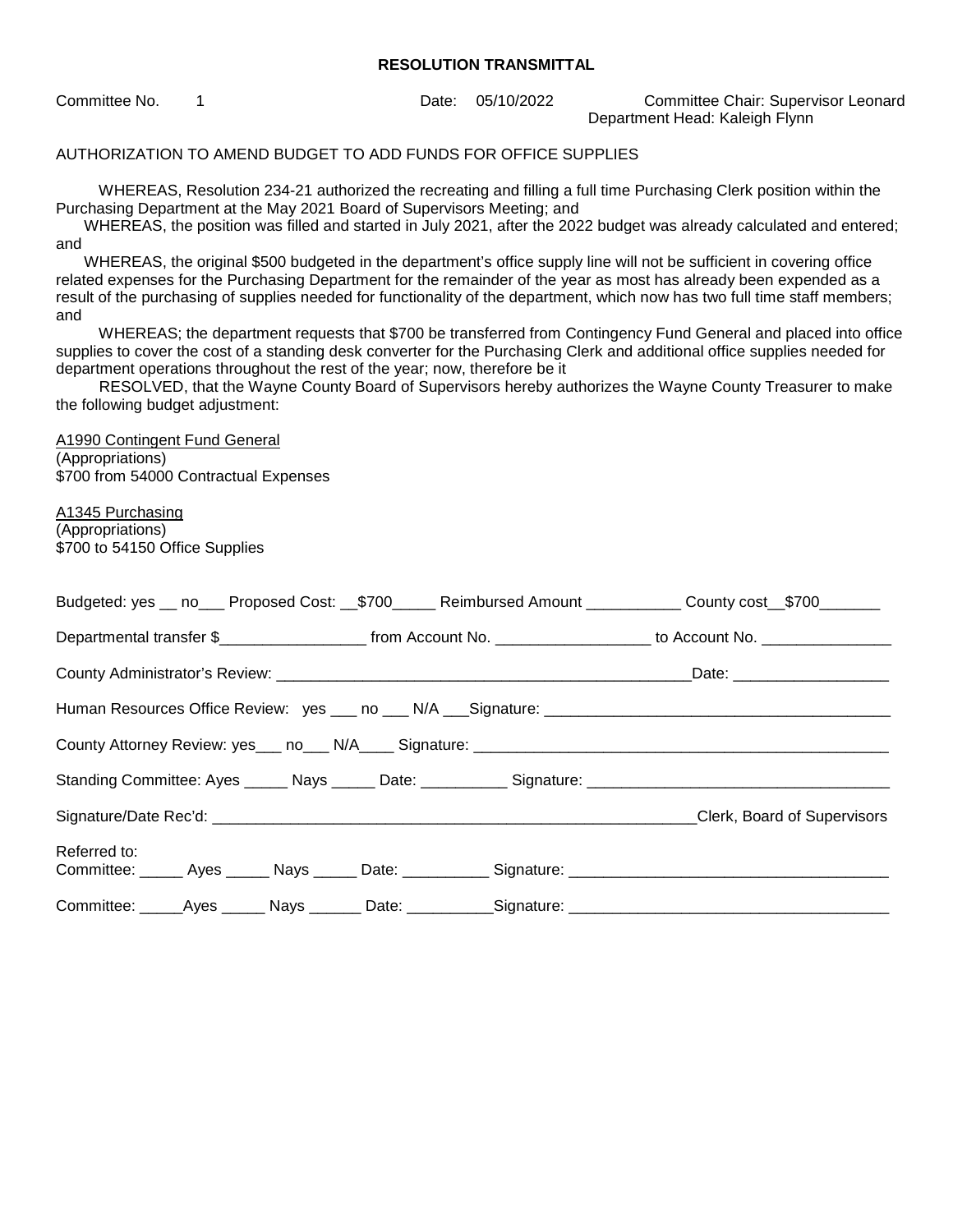## Real Property Tax Services Activity Report April 2022

Our mission is to fulfill the requirements of New York State Laws and Regulations and to provide services for assessors and local government officials to achieve and maintain equitable assessments throughout Wayne County

Our Agency is here to serve you, ready to answer your questions, and address your concerns. Technical and professional assistance is available to county departments, local governments, school districts, taxpayers and the public for all aspects of real property assessment and taxation.

Through the Director and staff, the Wayne County Real Property Tax Services Agency takes great pride in the services we provide to all of Wayne County. This agency maintains the data related to the generation and publication of town, county, village and school assessment rolls, tax rolls and tax bills. We also publish tax maps.

During April, I attended the Wayne County Assessor's monthly meeting, Finance Committee monthly meeting, Land Bank BOD meeting, the BOS monthly meeting,

Assessment back-ups were requested and due back by April 20 from the municipal assessors for processing of the Tentative Assessment rolls. All Tentative Assessment roll information was printed and made available for the assessors prior to the May 1 filing date. The Tentative Assessment Roll information has been posted to the Wayne County Website and the Wayne County SDG page.

Real Property staff corrected issues with incorrect figuring of charge backs by the assessors. The information is for exemptions property owners received when they were not entitled to the exemption. Most often it happens when the real property transfers ownership. The information is "plugged" in to an excel spreadsheet to figure the number of days the new property owner benefitted from the exemption that they were not entitled to. The assessor then will multiply the tax rates for the taxing jurisdictions impacted by the exemption. After the total is calculated, the assessor will send the property owner information explaining the additional chargeback to the school and/or town/county tax bill prior to Grievance Day. The property owner has the ability to take the chargeback to the BAR to dispute the additional charges. The total county chargeback amount is currently \$52,468.10, with outstanding information from four towns

Local sales information was forwarded to the State. A new local RPS file was created.

On Friday April 2nd the Real Property Department had a "team building event" at Rose Bowl Lanes in Newark. This was a great opportunity to enjoy an evening and get to know your co-workers better. Spouses were invited. We will be planning more team building events in the future

Preparation for Village tax bills began. Collector information, levy information and relevy information has been requested from Villages to be included on the tax bills. Escrow files were received from Wells Fargo, Laretta and Corelogic to be added to the property parcels for Village bill processing.

Prepared Power Pointe presentation for Board of Assessment Review training to be held on May 19<sup>th</sup>. Training will be hosted both on site at 16 William Street and through Zoom. All new appointments are requested to attend on-site training. All members in need of training are invited to attend training on-site.

The Real Property Tax Auction is scheduled for June 30, 2022 at 11 AM. All properties included in the auction will be available for preview from June 1 – June 29, 2022 via on-line venue at collarcityauctionsonline.com.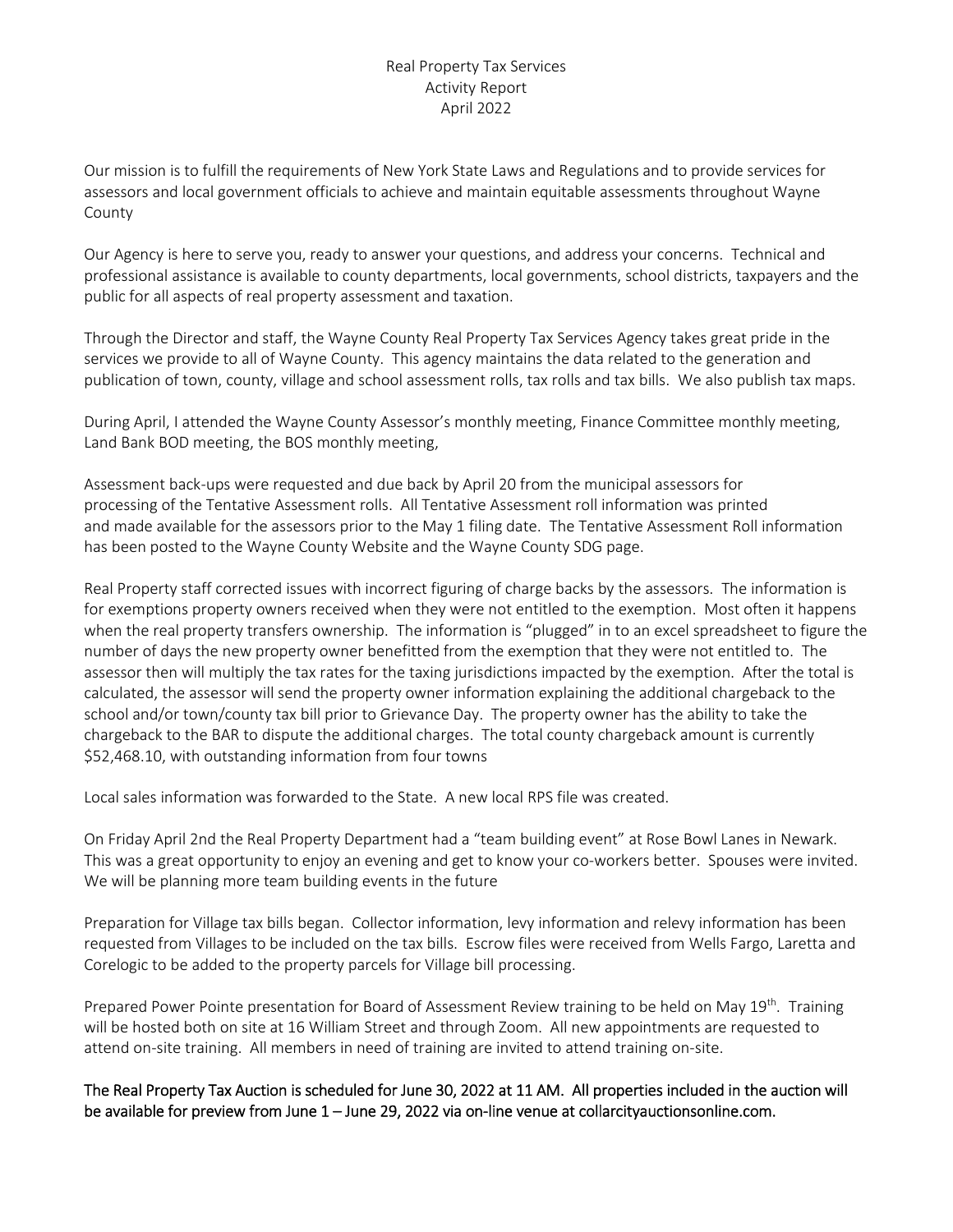AutoCad conversion vendor interviews were conducted on April 19, 20 and 21. It was very interesting to see the presentations from the vendors.

The tax map technicians have been involved with several survey companies completing projects within the county. Property shape files were prepared for Genesee Land Trust. Tax maps have been updated on the Wayne County website. Within the normal scope of our monthly duties the office processed approximately 249 deeds processed. Some of the deeds includes transfers of several parcels.

Respectfully submitted

Karen Ambroz, CCD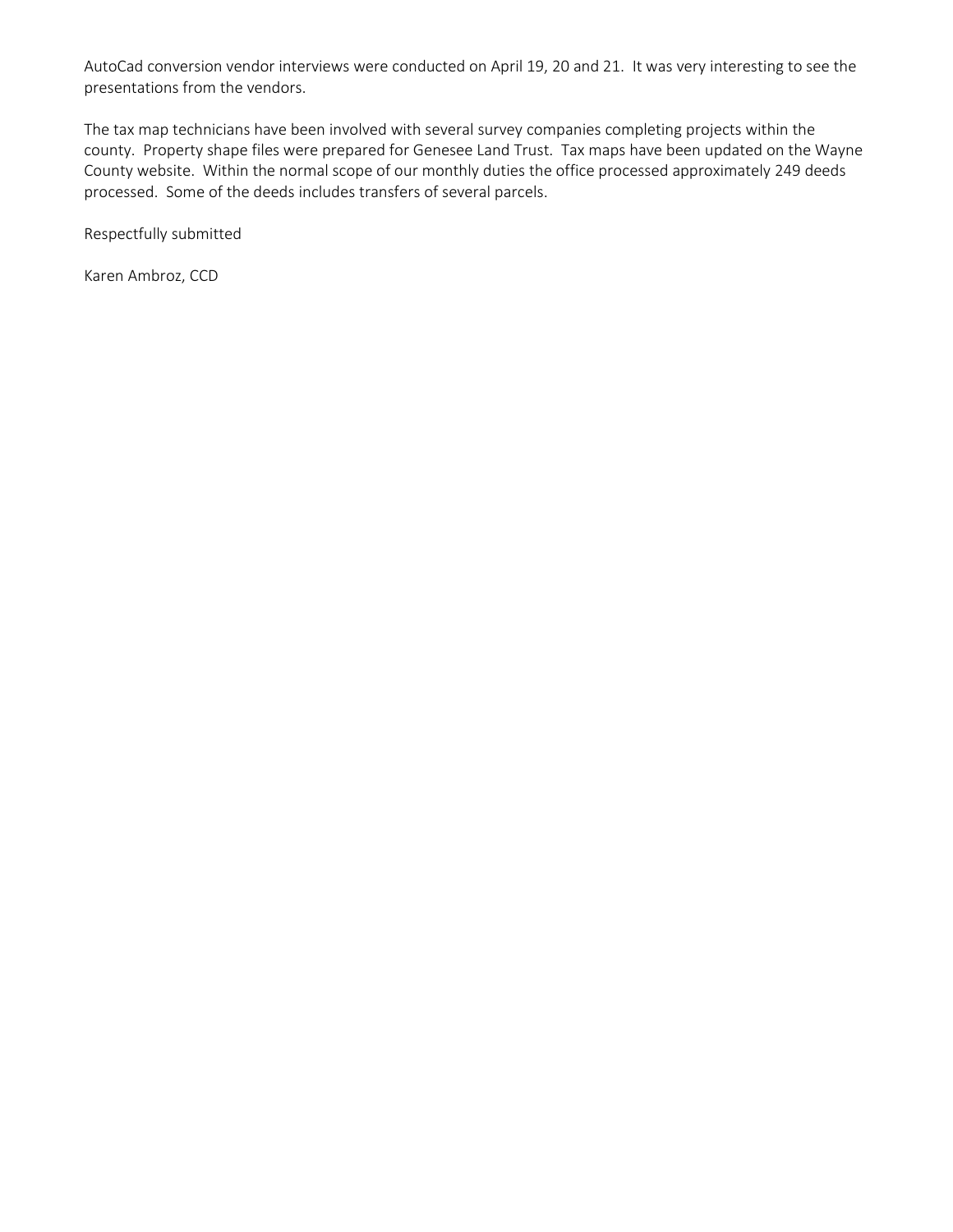Committee No. 01 Date: May 10, 2022 Committee Chair: Supervisor Leonard Department Head: Karen Ambroz

### **AUTHORIZATION TO AWARD RFP AND CONTRACT FOR AUTOCAD CONVERSION PROJECT**

WHEREAS, Wayne County is desirous in converting the current AutoCAD data to the GIS environment; and WHEREAS, on December 21, 2021; Resolution 635-21, The Board of Supervisors approved the request to use American Rescue Plan Act (ARPA) Funds to acquire a contractor to convert the AutoCAD files to a GIS format; and

WHEREAS, In accordance with the Wayne County Purchasing Policy an RFP was issued for the AutoCAD conversion project; and

WHEREAS, responses to the RFP were opened on Tuesday, February 22, 2022 at 3:00 p.m. with proposals received from The CEDRA Corporation, VHB, Timmons Group and LiRo GIS, Inc; and

WHEREAS, the proposals have been reviewed by the Director of Real Property Tax, Real Property Tax Map Technicians, Director of Information Technology and the GIS Coordinator and evaluated using published RFP criteria; and

WHEREAS, the review committee held vendor interviews on April 19, 20 and 21 with the same interview questions asked of all vendors and vendors were allowed a two-hour time block to present and explain their approach and products in detail; and

WHEREAS, the review committee evaluated the Best and Final proposal from the four (4) vendors and individually completed and submitted a scoring criteria form, based upon learned information during the interviews; and

WHEREAS, scoring categories included project understanding, project approach, project team and experience, online implementation option approach, sample products and cost; and

WHEREAS, the following chart details the proposed best and final price offer as well as the total scores received by the evaluation committee for each vendor, out of 500 total possible points; and

| Company                            | VHB       | Timmons Group | Cedra     | LiRo     |
|------------------------------------|-----------|---------------|-----------|----------|
| Best and Final Price Offer         | \$227,900 | \$164.720     | \$196,200 | \$84,400 |
| Total Score Received Out of 500pts | 381       | 360           | 266       | 376      |

WHEREAS, as a result of the combined score totals from each evaluator, the review committee recommends that VHB's offering is deemed in the best interest of the county; now, therefore be it,

RESOLVED, that the Wayne County Board of Supervisors hereby accepts the proposal submitted by VHB; and be it further

RESOLVED, that the Chairman of the Board of Supervisors is hereby authorized to execute a contract on behalf of the County of Wayne, subject to the County Attorney's approval as to form and content, with VHB for the amount of \$227,900 with an additional \$50,000 reserved for possible change orders, commencing on a date mutually agreed upon after execution of the contract for a term of up to 24 months.

|              |  |                                                                                                     | Budgeted: yes ___ no___ Proposed Cost: ____ 0________ Reimbursed Amount ___________ County cost ___ 0________                           |
|--------------|--|-----------------------------------------------------------------------------------------------------|-----------------------------------------------------------------------------------------------------------------------------------------|
|              |  |                                                                                                     | Departmental transfer \$________________________________from Account No. ____________________________ to Account No. __________________ |
|              |  |                                                                                                     |                                                                                                                                         |
|              |  |                                                                                                     |                                                                                                                                         |
|              |  |                                                                                                     |                                                                                                                                         |
|              |  |                                                                                                     |                                                                                                                                         |
|              |  |                                                                                                     | Clerk, Board of Supervisors                                                                                                             |
| Referred to: |  |                                                                                                     |                                                                                                                                         |
|              |  |                                                                                                     | Committee: ______ Ayes ______ Nays ______ Date: ___________ Signature: _____________________________                                    |
|              |  | Committee: _____Ayes ______ Nays _______ Date: ___________Signature: ______________________________ |                                                                                                                                         |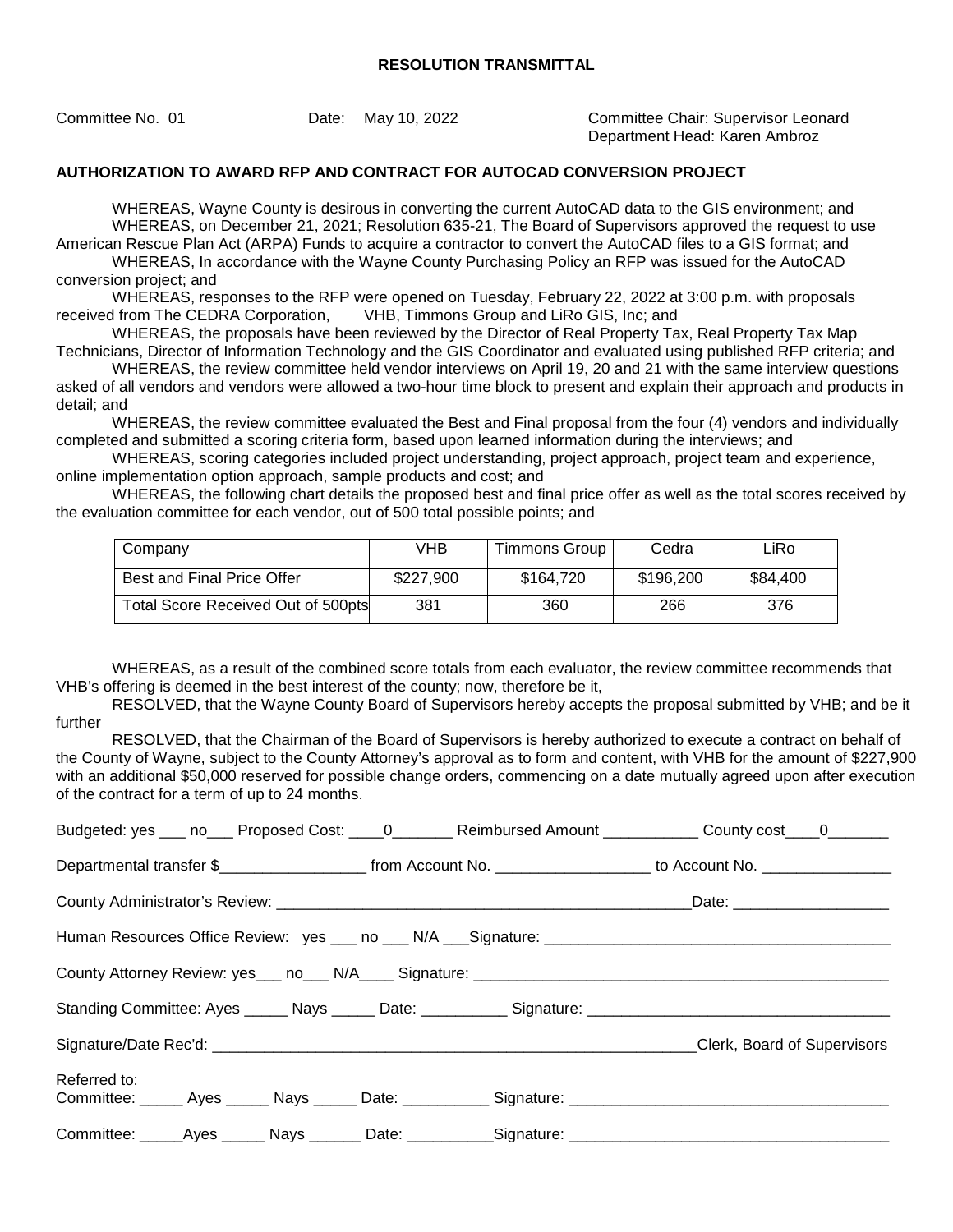Committee No. 1 Date: April 12, 2022 Committee Chair: Supervisor Leonard Department Head: Karen Ambroz

### **AUTHORIZING PUBLIC AUCTION SALE OF REAL PROPERTY ACQUIRED BY THE COUNTY FOR DELINQUENT TAXES**

 WHEREAS, pursuant to the provisions of Article Eleven (11) of the Real Property Tax Law of the State of New York pertaining to the enforcement of the collection of delinquent taxes, the County of Wayne may acquire title to the real property as shown on Appendix A (attached hereto and incorporated herein by reference) and is entitled to acquire title by Court Order to the properties from 2020 listed on Appendix A; and

 WHEREAS, pursuant to the provisions of Article Eleven (11) of the Real Property Tax Law, real property acquired by tax deed or Court Order may be disposed of by the County at such times and upon such terms as shall be determined by the Board of Supervisors; now, therefore, be it

RESOLVED, in accordance with Article Eleven (11) of the Real Property Tax Law;

FIRST: The enforcing officer (Treasurer) is hereby authorized and directed to take appropriate action regarding removal of property from the auction list after the filing of the Summary Judgment of the Petition of Foreclosure and up to the time of the auction.

SECOND: The Director of Real Property Tax Services is hereby authorized, empowered and directed to conduct an on-line auction sale of the properties listed on Appendix A at COLLARCITYAUCTIONSONLINE.COM on June 30, 2022 beginning at 11 AM.

THIRD: The Director of Real Property Tax Services is hereby authorized and directed to advertise the auction in such manner as she deems suitable for obtaining the greatest public participation in the sale and to charge the advertising cost to Account No. A1364.54000 (Expenses on Property Acquired for – Advertising).

FOURTH: Each parcel of property shall be offered and sold at the public auction sale subject to the following terms and conditions of sale:

### **COUNTY OF WAYNE REAL PROPERTY AUCTION SALE ON-LINE FORMAT JUNE 30, 2022 @ 10 am EST REGISTRATION AND PREVIEW OF ALL PROPERTIES ON-LINE JUNE 1, 2022 – JUNE 29, 2022**

## **TERMS AND CONDITIONS OF SALE**

#### **Addendum A**

#### **COUNTY OF WAYNE, NY REAL ESTATE AUCTION PARTIAL AUCTION TERMS - SEE BIDDER APPLICATION AND WEBSITE FOR ADDITIONAL DOCUMENTS AND INFORMATION**

By electronically or manually signing this certification and submitting along with all documents related to the Online Bidder Application, in exchange for bidding privileges, I hereby certify under penalty of perjury the following:

This contract and all related documents should be reviewed by your counsel prior to bidding as it contains terms and requirements which are not subject to modification, bid withdrawal or bid cancellation. By bidding on any property being offered for auction, you acknowledge that you have either: (1). reviewed the contract with your attorney or, (2). waived right of attorney review. Further note that failure of purchaser to secure financing prior to date of transfer does not constitute grounds for an extension or return of the Down Payment and Buyer's Premium.

1. The property(s) offered for sale has/have been acquired by the County of Wayne (hereinafter referred to as the "County") by Court Order pursuant to the provisions of Title 3, Article 11 of the Real Property Tax Law of the State of New York.

2. All potential Bidders/Buyers must BECOME A MEMBER WITH COLLAR CITY AUCTIONS@ WWW.COLLARCITYAUCTIONSONLINE.COM.

3. All Bidders/Buyers must register for this auction and submit all required Bidder Application documents and then will be manually approved to bid once Bidder Application has been received, reviewed and approved by the auction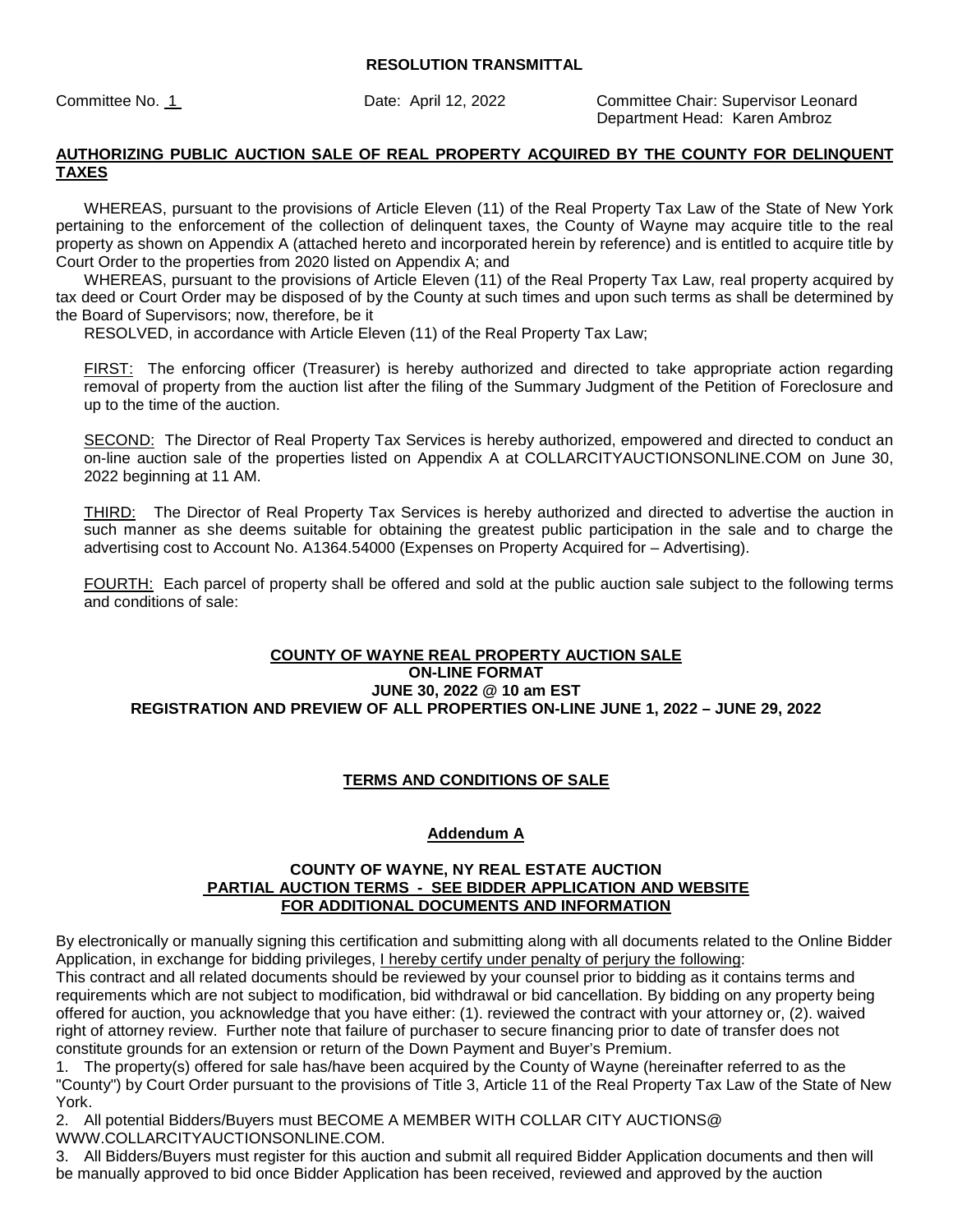#### company. LATE REGISTRATIONS WILL NOT BE APPROVED.

4. Former owners will not be allowed to bid on their properties. No third parties shall be allowed to bid on behalf of a former owner.

5. By acknowledging and executing these Terms & Conditions, the purchaser certifies that he/she is not representing the former owner(s) of the property against whom the County Foreclosed tax liens and has no intent to defraud the County of the unpaid taxes, assessment, penalties, and charges which have been levied against the property. The purchaser agrees that neither he/she nor his/her assigns shall convey, transfer, or assign the property to the former owner(s) against whom the County foreclosed within 24 months subsequent to the auction date. If such conveyance occurs, the purchaser understands that he/she will be found to have committed fraud, and/or intent to defraud, and will be liable for any deficiency between the purchase price at auction and such sums as were owed to the County for unpaid taxes prior to the tax lien foreclosure on the property and consents to immediate judgment by the County for said amounts in addition to reasonable attorney's fees and expenses.

6. NO PERSON OR ORGANIZATION CAN BID ON PROPERTIES AT THE AUCTION IF THEY, OR A CORPORATION OR COMPANY THEY ARE AFFILIATED WITH, OWE PROPERTY TAXES (CURRENT YEAR OR PRIOR YEAR) TO THE COUNTY. ALL SUCH TAX LIABILITIES MUST BE PAID PRIOR TO THE AUCTION IN ORDER TO BID AT THE AUCTION. Previously defaulting parties (i.e. parties who have a property tax installment contract or have failed to pay taxes for prior tax years) are not allowed to bid until 18 months after the default is cured.) Failure to comply with this provision will be grounds for default and forfeiture of any deposits paid without exceptions.

7. The property will be conveyed by the County to the purchaser by quit-claim deed, containing a description of the property known as tax map number and as it appeared on the tax roll for the year upon which the County acquired title or as corrected up to date of deed. The deed will be recorded by the County upon payment in full of the purchase price and all closing fees/costs. POSSESSION OF PROPERTY IS FORBIDDEN UNTIL THE DEED IS RECORDED WITH THE WAYNE COUNTY CLERK CONVEYING TITLE TO THE PURCHASER. TITLE VESTS AT THE RECORDING OF THE DEED. It is agreed between the County and the purchaser that delivery and acceptance of the deed occurs upon recording of the deed, which shall constitute the transfer of legal title of the premises to the buyer.

8. Deeds shall convey title only to the person identified as the successful bidder whose bid has been accepted by the Board of Supervisors, along with the successful bidder's spouse, if so desired. No deed shall be executed to convey title in the name of anyone other than the successful bidder, and bidder's spouse, if so desired.

9. The County will not furnish an abstract of title or an instrument survey map.

10. The County does not make any representations or warranties, expressed or implied, (a) concerning the quality or the condition of the title to the property, or the validity or marketability of such title; the ownership of any improvements on the property; the condition of the property and any improvements thereon or its fitness for any use; or the accuracy of the property description on the tax roll or in the notice of sale or any other advertisement of sale furnished by the County; or (b) that the property or any improvements thereon presently comply with building or zoning codes, or with any state or local laws or regulations. Any information concerning the property furnished by the County or any of its officers, employees, or agents shall not be deemed to include any such representations or warranties. Any promotional tools such as photographic slides, tax maps, written or verbal descriptions, etc. are for informational purposes only.

11. Any successful bidder, who fails to tender the deposit as outlined, will be forbidden to participate in this or any other auction for a time period of 18 months. Any parcels where the deposit was not received at the close of the auction contract completion date will be considered defaulted. If a purchaser fails to close on the parcel(s) that he/she bids on at the auction, he/she will be prohibited from participating at future auctions held for the County of Wayne for a time period of 18 months.

12. I acknowledge that I have received a complete bidder packet and will not be approved to bid until the Auction Company has received my fully completed Online Bidder Application.

13. As specified in the "Online Bidder Application" I unconditionally acknowledge, agree and authorize the Auction Company to place a \$1,000.00 hold on my credit or debit card **(NO PREPAID CARDS OR AMERICAN EXPRESS ACCEPTED)** which will be released if I am not the successful bidder or you may include an official bank check made payable to Collar County Auctions Realty & Mgmt, Inc. PERSONAL AND BUSINESS CHECKS WILL NOT BE ACCEPTED. Non-winning bidders will receive a full refund in approximately 10-business days post auction without any accrued interest. Credit card hold will be released upon completion of the purchase and sale contracts for winning bidders and within five business days for non-winning bidders. The hold is required in order to be approved to obtain bidding privileges and will only be converted to a fully executable charge and retained if the successful high bidder does not perform and complete the required purchase contracts and addendums by appointment on **July 11 & 12, 2022,**  Wayne County Office Building, 16 Williams Street, Lyons, NY 14489. I further unconditionally grant permission to the auction company to charge my credit or debit card in full or part for all amounts due if I default in any contractual obligations herein and forever forgo any and all rights to place a chargeback or dispute on any charge placed on my credit card related to my obligations agreed to herein as well as contained in the Online Bidder Application Credit/Debit Card Agreement. If I attempt or do place any chargeback, file a dispute or claim of any kind or attempt to cancel any hold now or in the future, I unconditionally grant the auction company permission to charge all monies due in full or increments as available and I further acknowledge to my credit card company that if I file a dispute, chargeback or any claim to attempt a block, reversal or cancellation of any charge or hold placed due auction company or the County that it is not valid and further instruct and grant unconditional authorization and permission to my credit card company to void my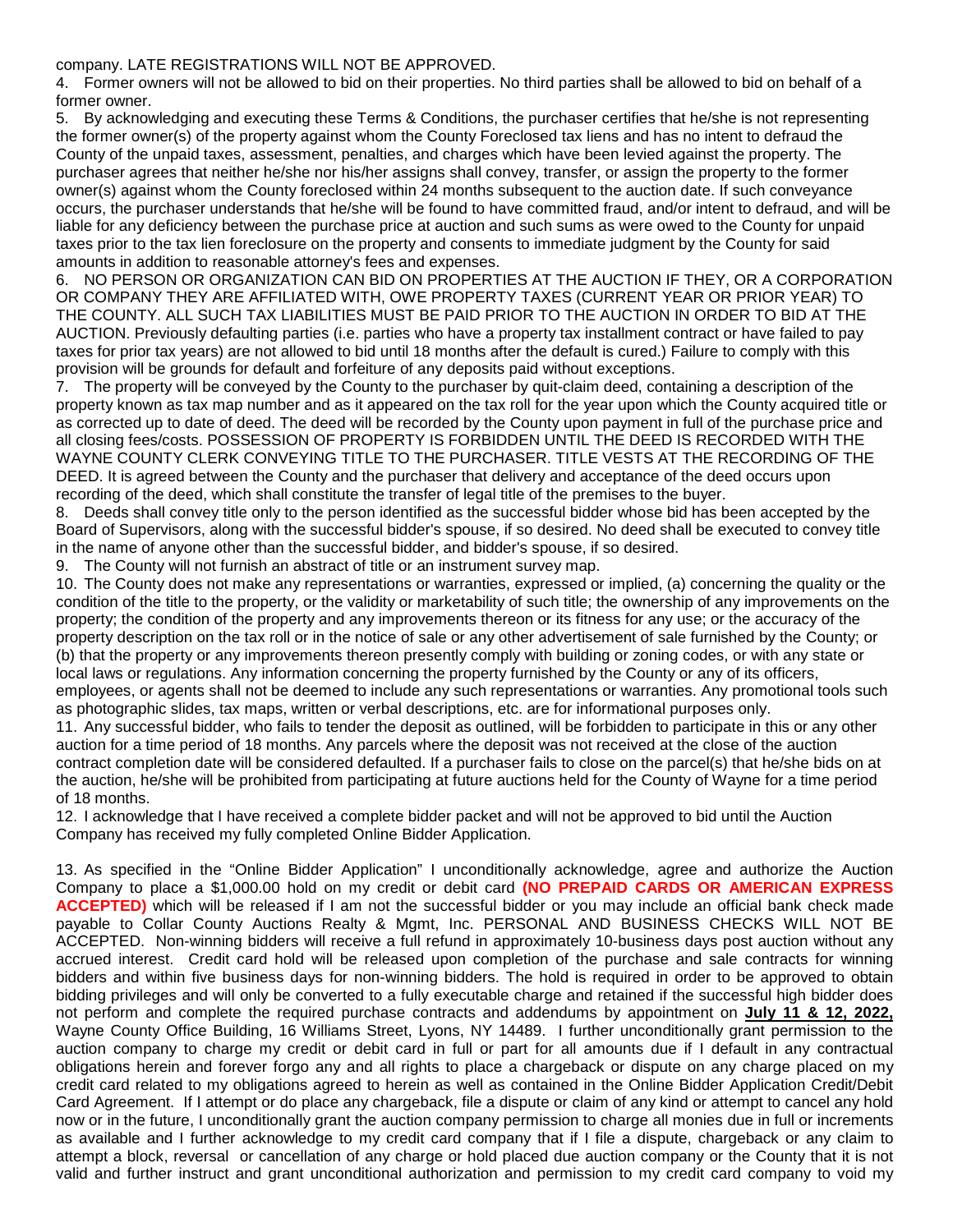chargeback, dispute or requests of any kind now and forever. Additionally, I grant the auction company permission to charge my credit card now or at any time in the future an additional recovery fee, in full or increments, the amount of \$750.00 to cover their time involved with answering any chargeback, dispute or claim now or in the future. I also acknowledge and agree to reimburse the auction company and County all time, legal expenses, attorney fees incurred if I cause litigation or any claim that would cause these types of fees to be incurred. I further agree not to close any credit card in an attempt to prevent fees due from being charged to my credit card. I unconditionally acknowledge and agree that upon registering and entering my name and credit card information into the auction company's registration process that I am electronically signing and guaranteeing that I have read, fully understand and agree to abide by and be bound by all related terms herein. I agree to be fully responsible for all associated costs involved with the resale, remarketing and any deficiency if I default and the Auction Company and County must resell any property(s) due to my default. I agree that if I bid on multiple properties, these terms and all fees apply individually to each separate parcel.

14. I have read and agree to be bound by all terms herein as well as contained in the County of Wayne, NY Tax Property Online Bidder Application and fully and unconditionally understand and agree to abide by and be bound to them without exception**.** 

15. By registering, I acknowledge I have sufficient funds to meet all requirements as called for by the terms within the Online Bidder Application as well as purchase agreement post auction. I agree to be fully responsible for all collection costs, plus reasonable attorney fees related to any and all collection costs incurred by the County or auction company if I default and fully understand that litigation between the County and any bidder or buyer will only be brought forth in Wayne County Supreme Court and any litigation between the auction company and any bidder or buyer shall only be brought forth in Schenectady County Supreme Court.

16. Upon being declared the high bidder on a parcel, the Bidder as Purchaser will be contacted by the Auction Company to schedule an appointment which will take place, Wayne County Office Building, 16 Williams Street, Lyons, NY 14489, **Tuesday, July 11 & 12, 2022 from 10:00 am to 4:00 pm** and at that time the buyer will be required to execute the Contract of Sale Packet and remit the required Down Payment of 10 Percent of the bid price and 6% or 10% Buyer's Premium, per property and based on the total on bid amount. If a bid price is \$1,000.00 or less, plus buyer's premium and all other required fees/costs, if any described herein, shall be the total purchase price and must be paid in full at time of contract completion. Bidder is encouraged to pay the entire bid price at Contract of Sale execution. **All monies must be made in CASH or Cashier's Check, Visa, Mastercard or Discover. No American Express or Pre-paid Credit Cards. Cashier's Checks must be payable to the Collar City Auctions Realty & Mgmt, Inc. Escrow and drawn on banks insured by the Federal Deposit Insurance Corporation (FDIC) or National Credit Union Association (NCUA). No exceptions.** 

17. The property will be sold as advertised and "AS IS" with absolutely no warranty or guaranty, expressed or implied. I agree to accept the property in, "AS IS" condition with all faults as defined in the Auction Rules and Sales Contract. No representations of any kind are or have been made by the Auction Company, County of Wayne or their agents as to the title or physical condition of the property or as to the existence of any improvements thereon including water/well and sewer/septic systems. The sale of these properties is pursuant to a purchase contract. Failure of purchaser to secure financing prior to date of transfer does not constitute grounds for an extension or return of the down payment or buyer's premium. All information contained in the Auction Brochure and contained within the website of Collar County Auctions Realty & Management, Inc. (herein after known as "Auction Company") and contained in the Online Bidder Application is supplied for informational purposes only and not guaranteed. Prospective purchasers are urged to fully research any property prior to bidding at auction. Furthermore, all parties agree to hold harmless the County, Auction Company and their agents from any errors and or omissions, injury and or other matter that may arise now or in the future. 18. I am an eligible buyer as defined in the Auction Terms, Online Bidder Application and Sales Contract Packet.

19. (a) I am not the prior owner of any of the properties being offered for auction;

(b) I am not an immediate family member of a prior owner:

(c) I am not in any way acting on behalf of, as an agent of, or as a representative of the prior owner;

(d) I am not acting as an agent of any officer, stockholder of a Corporation or general or limited partner of a partnership which owns any of the properties being offered for sale;

(e) I do not own property in the County of Wayne, either individually, jointly with another, through a corporation or partnership, which **has delinquent taxes**;

(f) I am not acting on behalf of, as an agent of, or a representative of any of the persons or entities set forth herein or above;

(g) In accordance with the requirements and prohibitions set forth in Article 18 of the General Municipal Law, sitting members of the Wayne County Board of Supervisors are precluded from bidding on any parcels included in the auction. Members of Town Boards for each Town in the County of Wayne are precluded from bidding on any parcels located in their respective Towns. I am not an elected or appointed official, (nor the spouse, minor child or dependent, thereof) involved in the assessment, tax levy, budget making or tax rate setting process in any municipality in the County of Wayne, including but not limited to Assessors, Board of Review Members, Town Board Members, and Town Supervisors. Village Trustees, Village Mayor, County Bureau of Finance, County Attorney, County Legislators, County Clerk and County Real Property Tax Director;

(h) that I have not defaulted from the prior **TWO** years' County of Wayne Delinquent Auctions. That by submission of a bid, each bidder and each person signing in person or electronically on behalf of any bidder certifies, and in the case of a joint bid, each party thereto certifies that to the best of their knowledge and belief: The prices in a bid have been arrived at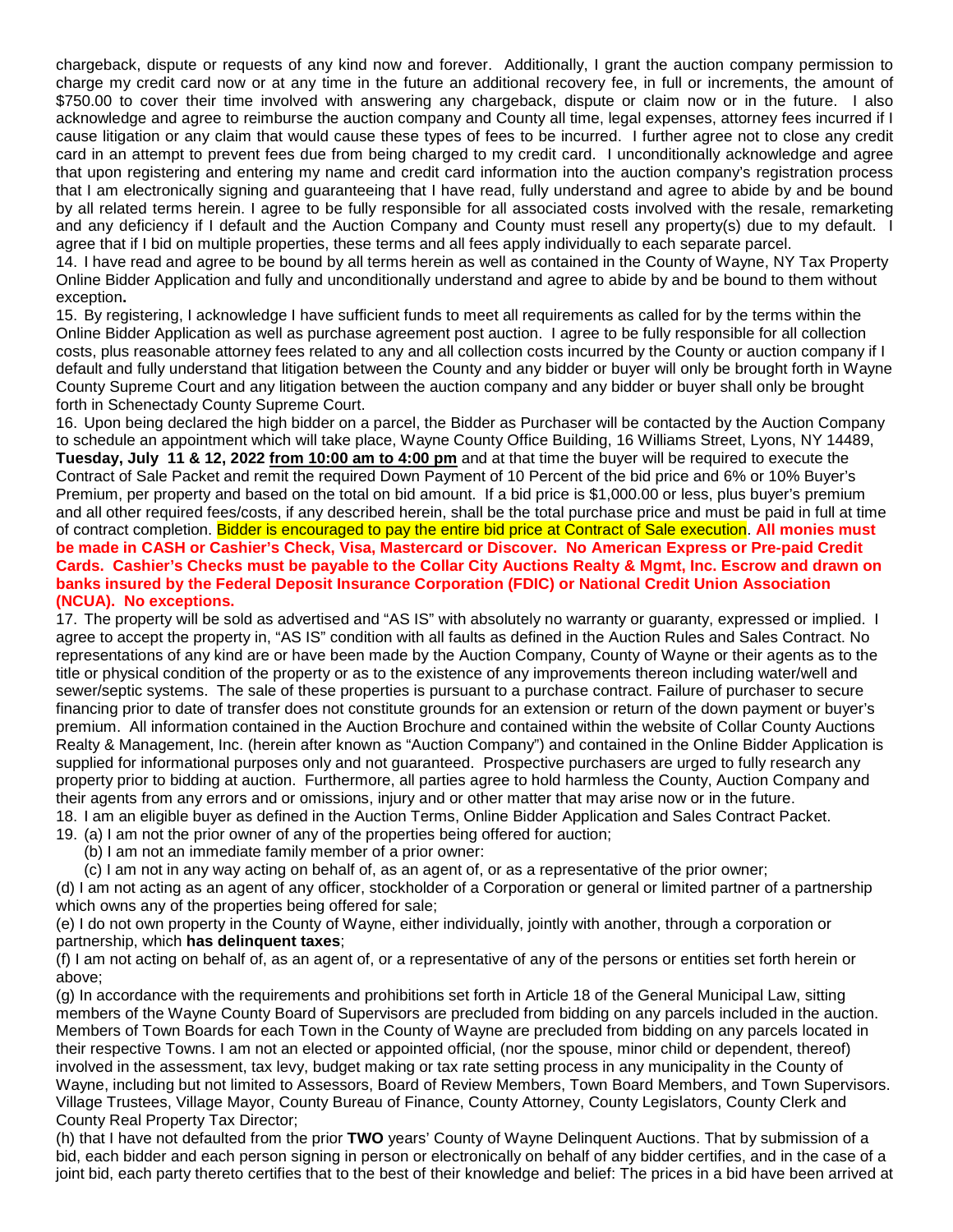independently without collusion, consultation, communication, or agreement for the purpose of restricting competition as to any matter relating to such prices with any other bidder or with any competitor.

20. I understand that in the event that I refuse or fail to complete my contractual obligations as a successful high bidder or if I fail to consummate purchase of any parcel at an auction, the second highest bidder of that parcel, at the discretion of the County of Wayne, NY, shall be offered the opportunity to purchase the parcel at the amount of the second highest bid plus the buyer's premium, closing costs/fees, and such other amounts as are due under these terms and conditions of sale. Secondary sale is not grounds for any refund or release of performance obligations to initial bidder as purchaser. 21. I understand and agree that if at any time prior to the recording of the deed, the County of Wayne determines that the Buyer is one of the persons set forth in paragraph 4, 5 and 6 herein or in violation of paragraph 8 herein, the County of Wayne at its sole option shall declare the public online auction sales contract breached and the County of Wayne shall retain any and all down payments made, and the Buyer shall forfeit all buyer's premium to the auction company paid or due and owing. I understand that if I am an elected official bidding on tax property within the local government jurisdiction that I serve, knowingly entering into a purchase contract is in violation of state law and may subject me to criminal and/or civil penalties including but not limited to: forfeiture of deposits, purchase price, buyer's premium, and title to the subject property.

22. I agree to hold the Auction Company, County of Wayne and their agents and or principals to the extent permitted by law, harmless from any claims based on environmental hazards that may be present on any property I purchase. No representations have been made or will be made by the County of Wayne as to the environmental condition or zoning compliance of the property.

23. I have received a copy of the pamphlet Protect Your Family From Lead in Your Home and I waive the opportunity to conduct a risk assessment or inspection for the presence of lead-based paint and/or lead based paint hazards.

24. I understand that only bids made by clearly using my user identification/user screen name will be accepted and that the bidding process will be recorded.

25. All parcels purchased by a Buyer must be paid for in full. Selective closings are not permitted. Failure to remit full payment on all parcels purchased at the auction will result in a forfeiture of all monies paid, which will be retained by the County and Auction Company as liquidated damages, and the cancellation of all sales to the Buyer.

26. All tax properties sold at auction are being sold subject to:

a) Rights of the public and others in and to any part of the premises that lies within the bounds of any street, alley, or highway.

b) Manufactured home, mobile home or trailer liens, if any.

c) All covenants, leases, easements and restrictions of record affecting said premises, if any.

d) Any state of facts that an accurate, currently dated survey might disclose.

e) Environmental conditions of property.

f) All New York State and Federal tax liens, if any.

g**)** All taxes due as applicable and disclosed on the date of the auction. It is understood that these taxes may not be exact and owing

h) Village tax liens, if any.

i) Back delinquent taxes are forgiven, and the Buyer shall not be liable for any previous taxes owed by the former owner. 27. The premises being sold may be subject to tenancies and/or leases affecting the said premises. Buyer is to determine the existence and status of such interests and the applicable legal rights there to. Evictions, if necessary, are solely the responsibility of the Buyer after the recording of and receipt of the deed.

28. The total Bid Price is the combination of the high bid, the buyer's premium, and all applicable fees. The buyer shall enter into the required non-contingent purchase and sale agreement. All sales shall be final, absolute and without recourse, and in no event shall the County be or become liable for any defects in title for any cause whatsoever, and no claim, demand or suit of any nature shall exist in favor of the purchaser, its heirs, successors or assigns, against the County arising from this sale.

29. Notice is hereby given that the premises being sold may lie within an Agricultural District as designated upon the tax map. It is the sole responsibility of any bidder to ascertain which specific parcel(s) is so designated and thereby sold subject to the provisions of law applicable thereto.

30. All bids are subject to acceptance by the Wayne County Board of Supervisors. The purchaser's bid will be submitted to the Board of Supervisors on July 20, 2022. It shall be the purchaser's responsibility on **July 21, 2022** to visit the website **of Collar City Auctions Realty & Mgmt., Inc at www.CollarCityAuctionsOnline.com** to determine whether my bid was accepted or rejected by the Board of Supervisors **or call our office at 888-222-1522.**

31. The purchaser must pay the balance of the purchase price (paid in cash, certified check, bank check, money order, credit card) payable to the Wayne County Treasurer) together with the necessary recording taxes and fees (paid in cash or check payable to the Wayne County Clerk) to the Wayne County Treasurer's Office not later than 3 PM on JULY 27, 2022. Upon receipt of such payments, the deed will be recorded in the County Clerk's Office and mailed to the purchaser upon completion of the recording process.

The purchaser may not assign his/her right to complete the sale. ALL DEEDS SHALL BE EXECUTED SOLELY IN THE NAME OF THE BIDDER (AND SPOUSE, IF REQUESTED) AS REGISTERED AT THE AUCTION. If the purchaser fails to make such payments on or before JULY 27, 2022, the sale shall be deemed cancelled, the County shall not be obligated to convey the property to the purchaser and the purchaser's deposit shall be retained by the County as liquidated damages.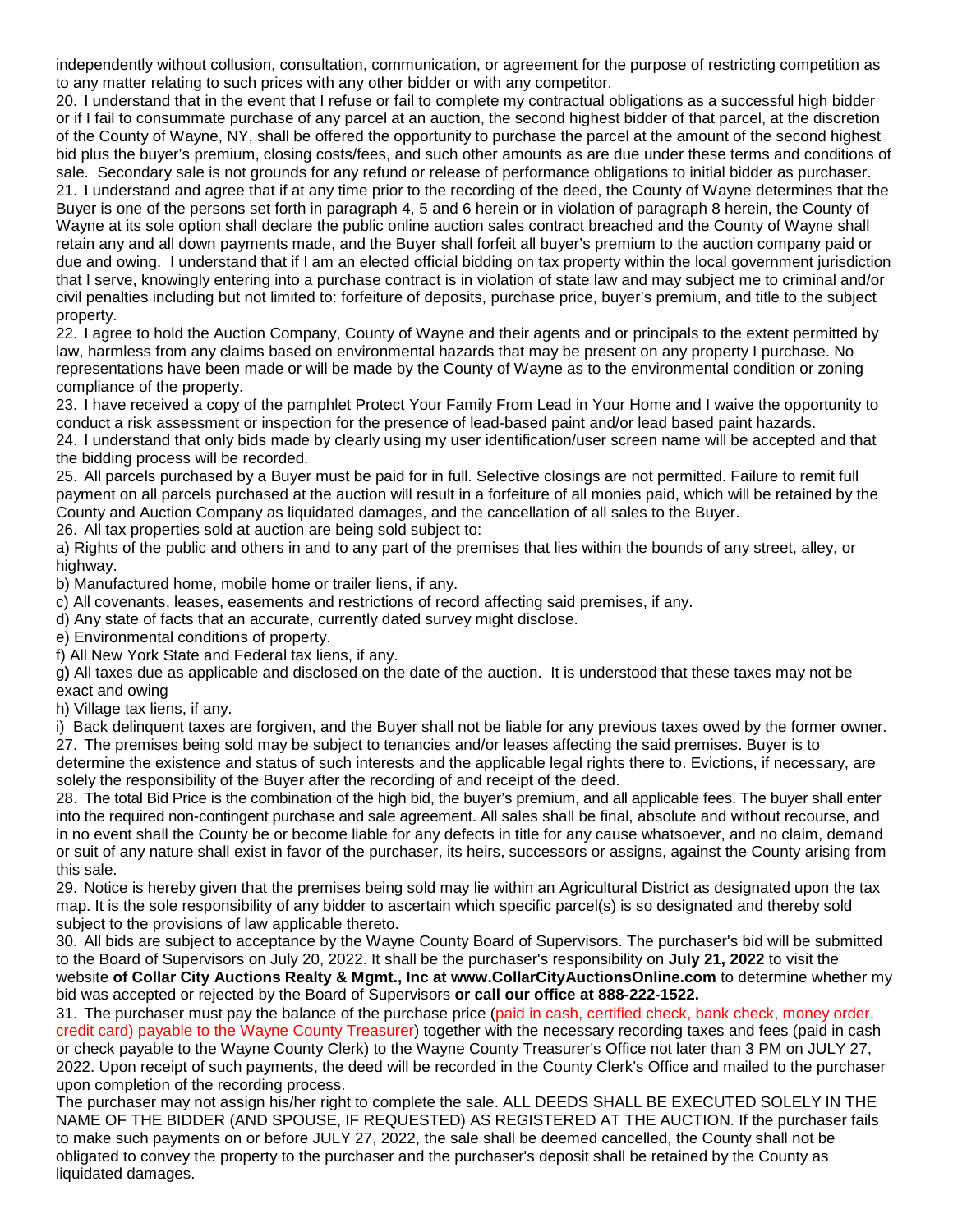IF THE BALANCE DUE FROM BUYER(S) PLUS ANY ADDITIONAL CHARGES ON EACH PROPERTY PURCHASED AT AUCTION IS NOT RECEIVED IN FULL ON OR BEFORE **WEDNESDAY JULY 27, 2022,** BY**3:00 P.M**. at the County of Wayne Treasurer's Office, 16 Williams Street, Lyons, NY 14489, THE BUYER(S) SHALL IMMEDIATELY FORFEIT THEIR DOWN PAYMENT OR ANY PAYMENTS MADE WITHOUT RECOURSE AND THE PURCHASE AND SALE AGREEMENT SHALL BECOME NULL AND VOID FOR ANY OBLIGATION THE COUNTY AND AUCTION COMPANY HAD TO PURCHASER. Purchaser agrees and understands that the buyer's premium is deemed earned by Auction Company upon approval or acceptance of bid by the County and is non-refundable. This means when you become the successful high bidder through bidding. A sample Purchase and sale agreement is available online at [www.CollarCountyAuctionsOnline.com](http://www.collarcityauctionsonline.com/) or call our office at 518-895-8150 x 103 to request a sample be sent via USPS if you do not have internet access. No internet access? You may also place a bid utilizing our "Absentee Bid Form Contained within the "Online Bidder Application". Persons defaulting from prior year's auctions are disqualified for eighteen months from participating in delinquent property tax auctions or acquiring title through such process.

32. The transfer costs/fees which the purchaser shall be required to pay, in addition to bid price, shall consist of:

a) Filing fee for the Real Property Transfer Report (RP-5217) of \$125.00 if the property is classified as agricultural, a 1-3 family dwelling, an apartment, or condominium, and \$250.00 if the property is otherwise classified (vacant, commercial, entertainment, community service, industrial, public service, forest, etc.

b) Filing fee for combined Capital Gains Transfer Tax Affidavit \$5.00

c) Preparing, recording and filing of the deed, \$55.00

d) Capital Gains Transfer Tax, \$4 per thousand of bid price

33. Property Inspections: Please drive by vacant land parcels. Improved properties may ONLY be inspected from the

exterior. Please do not enter any improved properties. Please ONLY Drive by Occupied Properties. If an improved property appears to be occupied, you are only permitted to view from the road. Evictions, if necessary, are solely the responsibility of the successful bidder after closing and recording of the deed.

34. Purchasers are not responsible for payment of any delinquent County property taxes prior to the foreclosure. Purchasers will, however, be responsible for the current year 2022 Village property tax bill and any relevy. If the property tax payment for any village parcels that include a relevy are not received, the purchaser will be responsible for the full amount of the village bill to include all relevy amounts. Any 2022 village property tax bills not paid must be paid directly to the Village as instructed on the bill. The County will convey the property free and clear of County tax liens accrued on or before January 1, 2022.

35. In order to avoid future delinquent charges, the new owner should immediately advise all tax collectors of the new ownership, and the address where future tax bills are to be mailed.

36. All bids are subject to and contingent upon approval and acceptance by the Wayne County Board of Supervisors. The County reserves the right to sell to the second highest bidder if Purchaser defaults.

37. The Board of Supervisors reserves the right to accept or reject any or all bids, or to withdraw any parcel from the sale at any time prior to delivery of the deed to the purchaser.

38. In the event that a sale is cancelled by Court Order or judgment or by the Wayne County Board of Supervisors, the successful bidder shall be entitled only to a refund of the purchase money. Purchaser shall not be entitled to special or consequential damages, attorney fees, reimbursement for any expenses incurred as a result of ownership or improvements of the property, nor for taxes paid during the period of ownership.

39. No personal property is included in the sale of any property and/or parcel(s) owned by the County of Wayne. The disposition of any personal property located on, in, under or on the property or parcel sold shall be the sole responsibility of the purchaser upon transfer of title.

40. Notice to Real Estate Brokers/Agents: The Auction Company is acting in the capacity of a Real Estate Broker/Auctioneer and NOT as a Realtor on the auction of the properties contained herein. The Auction Company is NOT offering any cooperating brokerage fee to any outside brokerage company or agent for producing a bidder or purchaser at this auction. It is recommended that Brokers and/or Agents structure some type of compensation from the buyer they are representing.

I, the Bidder, acknowledge that I, read, write and fully understand the English language and further agree and acknowledge that I have fully read and, if felt necessary, reviewed all terms/bidder registration documents related to bidding and purchasing with my counsel. I further acknowledge that all information is true and accurate under penalty of law.

| <b>Print Name</b> |      | <b>Print Name</b> |      |
|-------------------|------|-------------------|------|
|                   | Date |                   | Date |
| Signature         |      | Signature         |      |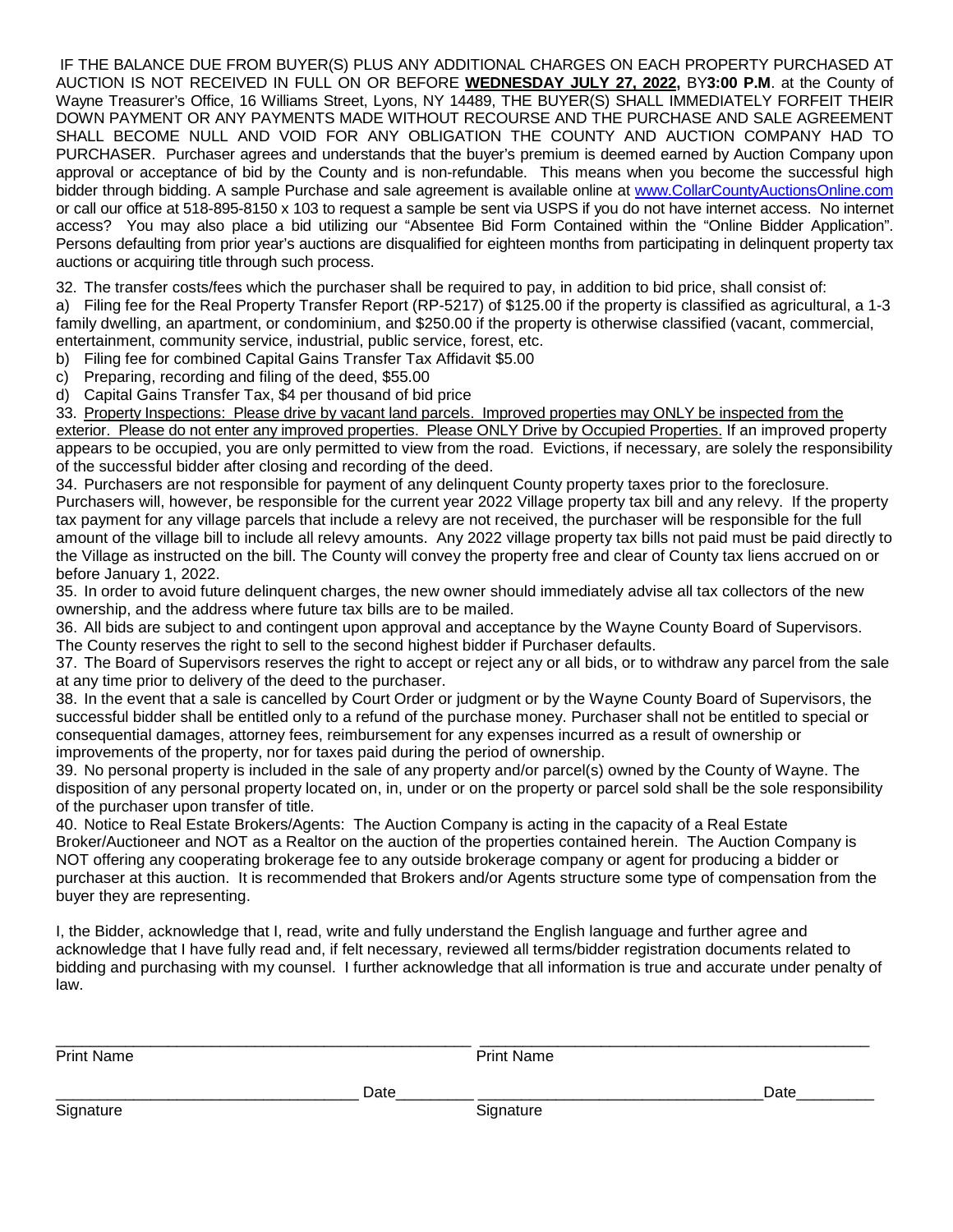| Budgeted: yes ___ no___ Proposed Cost: ____0_______ Reimbursed Amount ___________ County cost ___0_______                                |  |                             |
|------------------------------------------------------------------------------------------------------------------------------------------|--|-----------------------------|
| Departmental transfer \$________________________________from Account No. ____________________________ to Account No. ___________________ |  |                             |
|                                                                                                                                          |  |                             |
|                                                                                                                                          |  |                             |
|                                                                                                                                          |  |                             |
|                                                                                                                                          |  |                             |
|                                                                                                                                          |  | Clerk, Board of Supervisors |
| Referred to:<br>Committee: ______ Ayes ______ Nays ______ Date: ___________ Signature: _____________________________                     |  |                             |
| Committee: ______Ayes ______ Nays _______ Date: ___________Signature: ______________________________                                     |  |                             |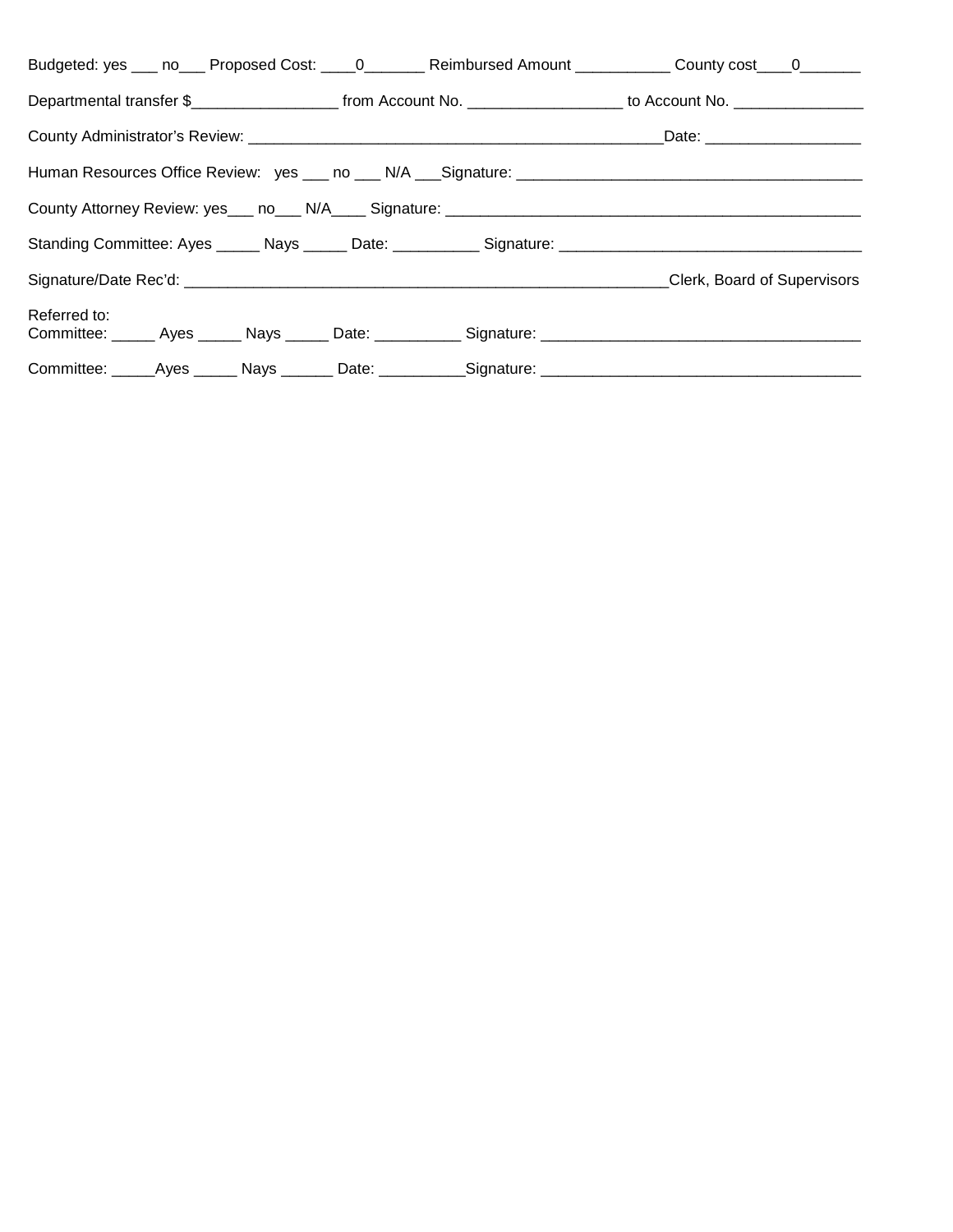Leonard

Committee No. 1 Date: May 10, 2022 Committee Chair: Supervisor

Department Head: Karen Ambroz

### **AUTHORIZATION TO SHARE DEFENSE COSTS FOR REAL PROPERTY TAX ASSESSMENT REVIEW PROCEEDINGS (ARTICLE 7 LITIGATION)**

WHEREAS, proceedings to review real property tax assessments are annually commenced against assessing units, namely the Towns of Wayne County; and

WHEREAS, County taxes are based upon assessments established by the assessing units; and

WHEREAS, the County tax levy is, therefore, affected by any court ordered or stipulated reduction in assessed valuation; and

WHEREAS, this Board approved Resolution No. 444-95, amended by Resolution No. 700-06, which was amended by Resolution No. 688-07 which was again amended by Resolution No. 307-10 and subsequently amended by Resolution 591-15 and again amended by 524-17 which defined standards and procedures for County participation in litigation involving challenges to real property assessments; and

WHEREAS, a request from the Town of Palmyra has been received by the Real Property Tax Services Director and reviewed and recommended by the Director and the County Attorney; and

WHEREAS, the written request from the Town of Palmyra does include statement of fact that the *Town of Palmyra and the Pal-Mac Central School District* have resolved for their respective Board approval to share in the defense costs for Real Property Tax Assessment review Article 7 proceedings, now, therefore, be it

RESOLVED, that the County of Wayne will participate in providing financial assistance for litigation challenges of real property tax assessments per the provisions of Resolution No. 524-17 for the following Town and their respective petition:

| TOWN         |                            |                                         | <b>Property Owner Example 2014</b>   |                                    | Index $#(s)$                                                                                          |
|--------------|----------------------------|-----------------------------------------|--------------------------------------|------------------------------------|-------------------------------------------------------------------------------------------------------|
| Palmyra      | <b>Conifer Realty, LLC</b> | <b>Willow Landing II Associates, LP</b> | <b>Willow Landing Associates, LP</b> | 64112-19-638188<br>64112-19-619245 | CV087534-2021                                                                                         |
|              |                            |                                         |                                      |                                    | Budgeted: yes ___ no___ Proposed Cost: ________ Reimbursed Amount _______ County cost________         |
|              |                            |                                         |                                      |                                    | Departmental transfer \$______________ from Account No. _______________ to Account No. ______________ |
|              |                            |                                         |                                      |                                    | Date: ________________                                                                                |
|              |                            |                                         |                                      |                                    |                                                                                                       |
|              |                            |                                         |                                      |                                    |                                                                                                       |
|              |                            |                                         |                                      |                                    | Standing Committee: Ayes ______ Nays ______ Date: ___________ Signature: ___________________________  |
|              |                            |                                         |                                      |                                    |                                                                                                       |
| Referred to: |                            |                                         |                                      |                                    | Committee: ______ Ayes ______ Nays ______ Date: ___________ Signature: _____________________________  |
|              |                            |                                         |                                      |                                    | Committee: ______Ayes _______ Nays ________ Date: ___________Signature: ____________________________  |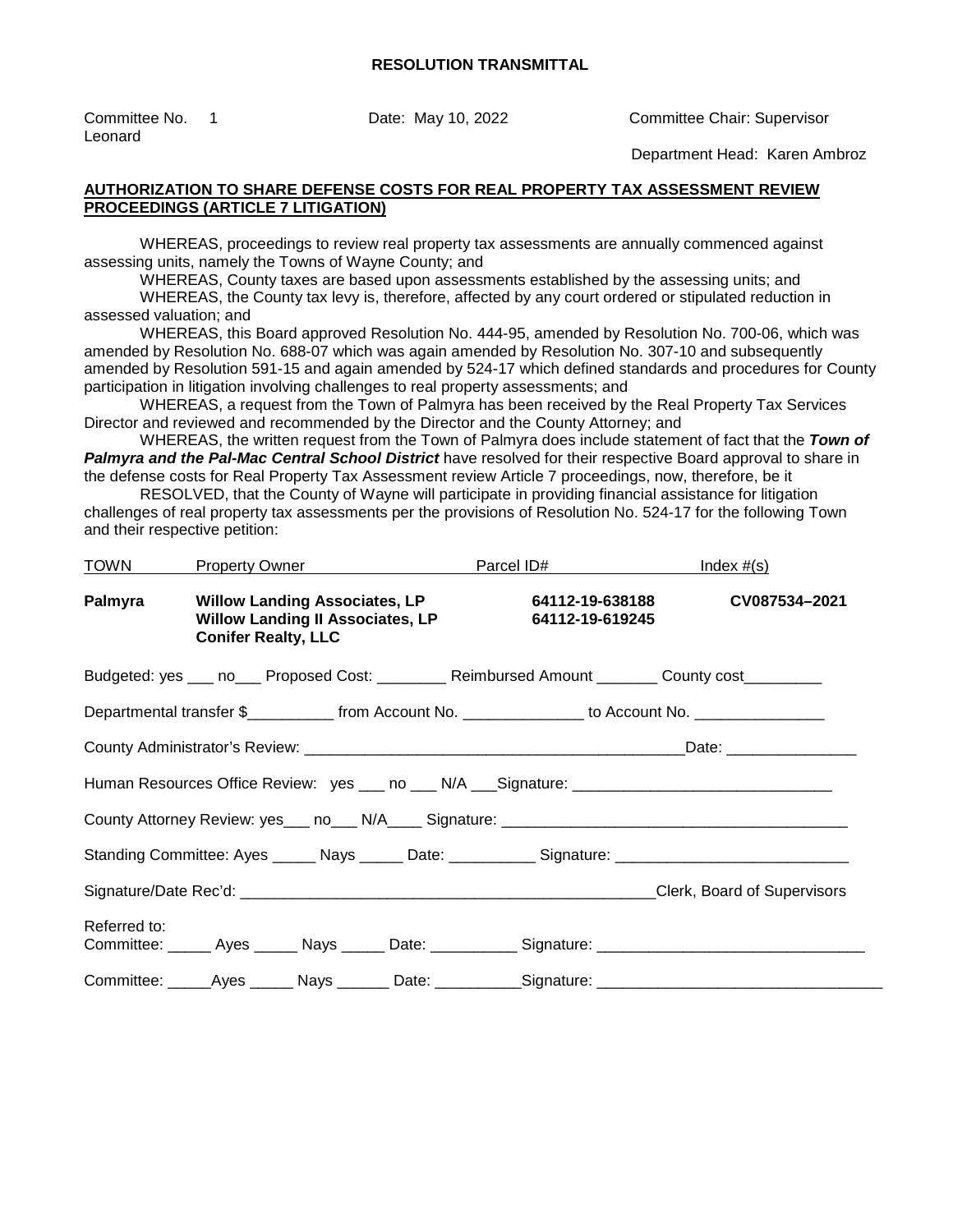Head: Karen Ambroz

Committee No. 1 Date: 5/10/2022 Committee Chair: Supervisor Leonard **Department** 

AUTHORIZATION TO AWARD TAX BILL PRINTING BID AND CONTRACT WITH APPLIED BUSINESS **SYSTEMS** 

WHEREAS, in accordance with General Municipal Law 103, a competitive request for bids was duly advertised for tax bill preparation and printing of county tax bills for Wayne County; and

WHEREAS, two sealed bids were received and publicly opened at 2:00 p.m. on March 30, 2022; and WHEREAS, the following rates were bid by each company; and

| <b>YEAR1</b>                           |              |              | <b>YEAR 2</b><br><b>YEAR 3</b> |              |              |
|----------------------------------------|--------------|--------------|--------------------------------|--------------|--------------|
|                                        | Pricing      | Pricing      | Pricing<br>Pricing             | Pricing      | Pricing      |
| <b>Applied Business</b>                | per bill     | per bill     | per bill<br>per bill           | per bill     | per bill     |
| Systems (ABS) Inc.                     | and total    | and total    | and total<br>and total         | and total    | and total    |
| 20 Jefferson Square                    | based on     | based on     | based on<br>based on           | based on     | based on     |
| Batavia, NY 14020                      | 35,100       | 8,000        | 35,100<br>8,000                | 35,100       | 8,000        |
|                                        | <b>bills</b> | bills (legal | <b>bills</b><br>bills (legal   | <b>bills</b> | bills (legal |
|                                        | (standard    | paper)       | (standard<br>paper)            | (standard    | paper)       |
|                                        | paper)       |              | paper)                         | paper)       |              |
| Paper:                                 | 0.020<br>\$  | \$<br>0.035  | \$<br>\$<br>0.025<br>0.040     | \$<br>0.030  | \$<br>0.045  |
| <b>Printing:</b>                       | \$<br>0.050  | \$<br>0.050  | \$<br>\$<br>0.050<br>0.050     | \$<br>0.050  | \$<br>0.050  |
| Folding:                               | \$           | \$           | \$<br>\$                       | \$           | \$           |
| Inserting:                             | \$<br>0.045  | \$<br>0.045  | \$<br>\$<br>0.045<br>0.045     | \$<br>0.045  | \$<br>0.045  |
| <b>Envelope:</b>                       | \$<br>0.060  | \$<br>0.060  | \$<br>\$<br>0.065<br>0.065     | \$<br>0.070  | \$<br>0.070  |
| <b>Additional inserts over 1 piece</b> | \$<br>-      | \$<br>۰      | \$<br>\$                       | \$<br>۰      | \$           |
| <b>Total Cost per piece</b>            | \$<br>0.175  | \$<br>0.19   | \$<br>\$<br>0.185<br>0.20      | \$<br>0.195  | \$<br>0.210  |
| Total based on # of estimated pieces   | \$6,142.50   | \$1,520.00   | \$6,493.50<br>\$1,600.00       | \$6,884.50   | \$1,680.00   |

| <b>YEAR 1</b>                          |              |              | <b>YEAR 2</b> |              | <b>YEAR 3</b> |              |
|----------------------------------------|--------------|--------------|---------------|--------------|---------------|--------------|
|                                        | Pricing      | Pricing      | Pricing       | Pricing      | Pricing       | Pricing      |
| Avalon                                 | per bill     | per bill     | per bill      | per bill     | per bill      | per bill     |
| <b>Buckingham Commons</b>              | and total    | and total    | and total     | and total    | and total     | and total    |
| 89 Allen Street                        | based on     | based on     | based on      | based on     | based on      | based on     |
| Rochester, NY 14608                    | 35,100       | 8,000        | 35,100        | 8,000        | 35,100        | 8,000 bills  |
|                                        | <b>bills</b> | bills (legal | <b>bills</b>  | bills (legal | <b>bills</b>  | (legal       |
|                                        | (standard    | paper)       | (standard     | paper)       | (standard     | paper)       |
|                                        | paper)       |              | paper)        |              | paper)        |              |
| Paper:                                 | \$<br>0.030  | \$<br>0.050  | \$<br>0.035   | \$<br>0.060  | \$<br>0.040   | \$<br>0.070  |
| <b>Printing:</b>                       | \$<br>0.010  | \$<br>0.010  | \$<br>0.015   | \$<br>0.015  | \$<br>0.020   | \$<br>0.020  |
| Folding:                               | \$<br>0.018  | \$<br>0.020  | \$<br>0.020   | \$<br>0.025  | \$<br>0.025   | \$<br>0.030  |
| Inserting:                             | \$<br>0.018  | \$<br>0.020  | \$<br>0.018   | \$<br>0.025  | \$<br>0.025   | \$.<br>0.030 |
| Envelope:                              | \$<br>0.110  | \$<br>0.110  | \$<br>0.120   | \$<br>0.120  | \$<br>0.140   | \$<br>0.140  |
| <b>Additional inserts over 1 piece</b> | \$<br>0.060  | \$<br>0.080  | \$<br>0.065   | \$<br>0.100  | \$<br>0.085   | \$<br>0.120  |
| <b>Total Cost per piece</b>            | \$<br>0.186  | \$<br>0.210  | \$<br>0.210   | \$<br>0.245  | \$<br>0.250   | \$<br>0.290  |
| Total based on # of estimated pieces   | \$6,528.60   | \$1,680.00   | \$7,371.00    | \$1,960.00   | \$8,775.00    | \$2,320.00   |

WHEREAS, using the average annual estimate for tax bills of 43,100, plus additional fees bid by each company for tax bill design and development/programming per municipality per cycle, the following three-year totals were calculated as a means to compare pricing objectively; and

| Applied Business Systems   Avalon<br>3 Year Total Estimate | 3 Year Total Estimate |
|------------------------------------------------------------|-----------------------|
| \$34,878,00                                                | \$36,704.60           |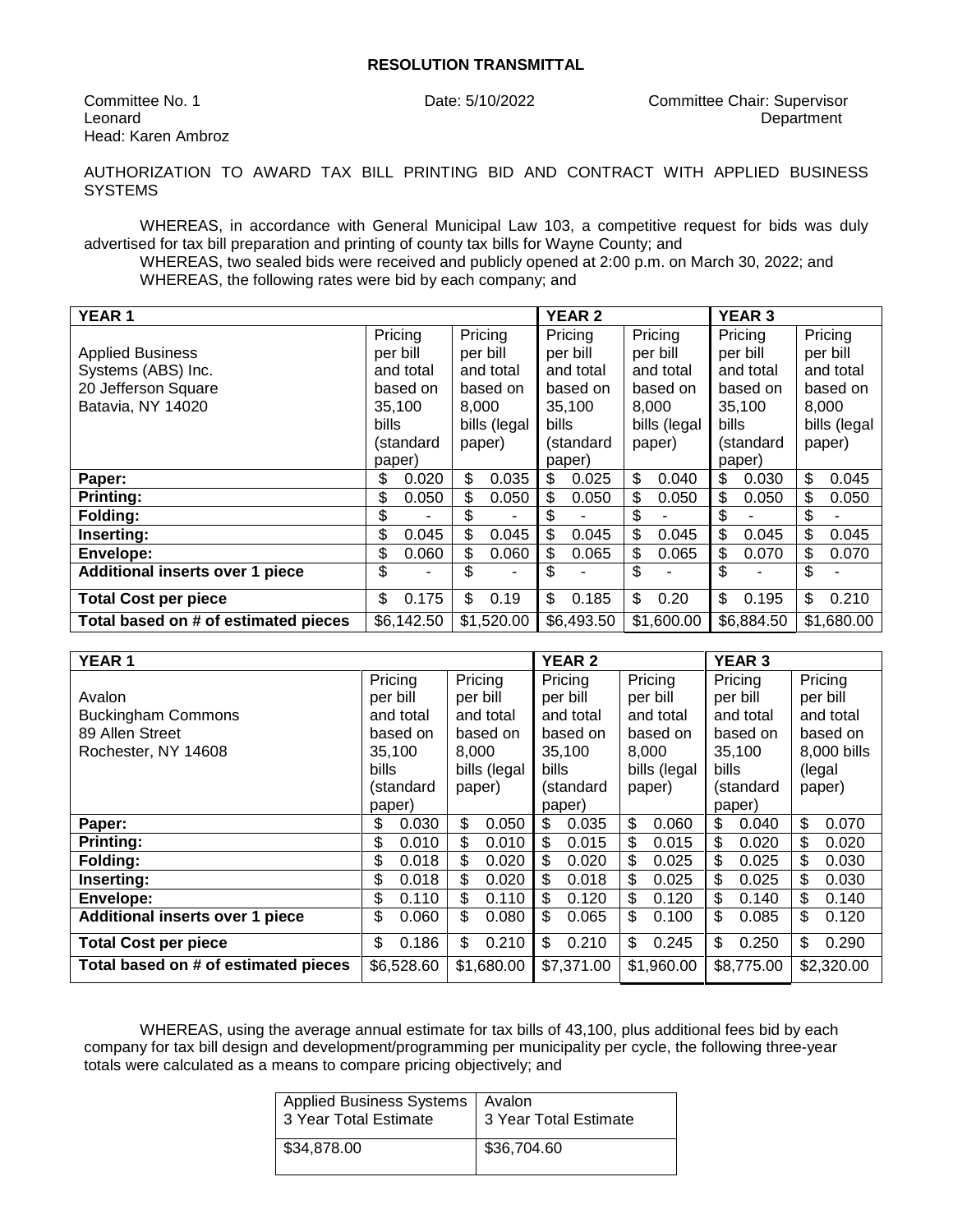WHEREAS, postage was not included in the calculation because it is not known at this time what the USPS postage rates will be throughout the contract period and it is stipulated in the bid document that the vendor shall match the published rates at the time orders are placed; and

WHEREAS, the county has included language in the bid document which will allow all NYS Political Subdivisions and Districts the ability to purchase goods and services as a result of the bid, at the discretion of the awarded vendor and the municipality directly, with the county bearing no responsibility; and

WHEREAS, ABS has submitted that there may be up to a \$150 administrative fee charged to NYS Political Subdivisions and Districts that wish to piggyback on the county contract, separate and apart from any involvement of the county, now, therefore be it

RESOLVED, that the Chairman of the Wayne County Board of Supervisors is authorized to sign an agreement with Applied Business Systems, Inc. for a term of one (1) year with options to renew for two (2) additional one (1) year periods, commencing on September 1, 2022, in accordance with the rates and fees submitted by ABS on their bid form. In an amount not to exceed that, which is, allocated in the budget. Subject to review and approval of the County Attorney as to form and content; and be it further

RESOLVED, that the resulting contract contain a provision allowing all NYS Political Subdivisions and Districts authorized under General Municipal Law 100-104 to purchase goods and services, at the same terms and conditions, to include an additional fee of up to \$150, to be at the sole expense of NYS Political Subdivisions and Districts who wish to exercise this provision.

| Budgeted: yes ___ no___ Proposed Cost: ____0_______ Reimbursed Amount ___________ County cost ___0_______             |  |  |
|-----------------------------------------------------------------------------------------------------------------------|--|--|
| Departmental transfer \$________________________ from Account No. ____________________ to Account No. _______________ |  |  |
|                                                                                                                       |  |  |
|                                                                                                                       |  |  |
|                                                                                                                       |  |  |
|                                                                                                                       |  |  |
|                                                                                                                       |  |  |
| Referred to:<br>Committee: ______ Ayes ______ Nays ______ Date: ___________ Signature: _____________________________  |  |  |
|                                                                                                                       |  |  |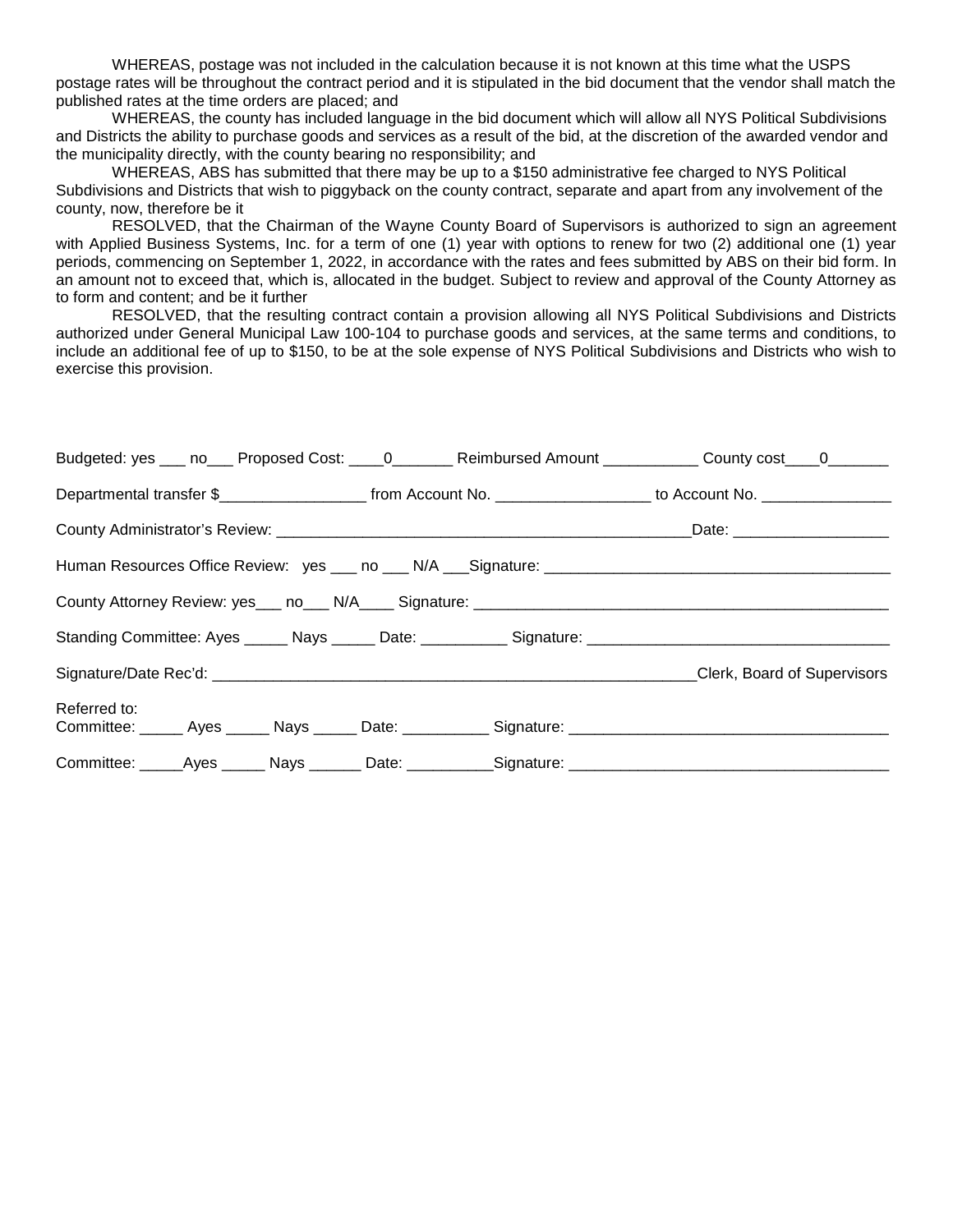

 County of Wayne **Office of the County Treasurer**  Post Office Box 8 Lyons, New York 14489-0008

Patrick J. Schmitt COUNTY TREASURER -----------------------

315-946-7441 **WWW.CO.WAYNE.NY.US**

- Collection on the 2/24/22 payroll overpayment continues, County Attorney sent a final notice, to employees who have not communicated with our office about paying back the funds.
- Reviewed parcels going to foreclosure and the Landbank has requested 11.
- The Chief Administrative Judge for New York State has left one stipulation in place around tax foreclosure proceedings that a settlement conference meeting between the Judge, County, and Taxpayer occur before the Judge can issue the judgement of foreclosure. Our judgement was filed on Friday May 6<sup>th</sup>.
- 2020 Tax Foreclosure parcel count:

| Date      | <b>Total Parcels</b> |
|-----------|----------------------|
| 11/30/21  | 288                  |
| 12/31/21  | 234                  |
| 1/31/22   | 217                  |
| 2/28/22   | 202                  |
| 3/31/22   | 124                  |
| 4/29/2022 |                      |

• COVID Hardship Letters Received (464 sent out):

| 10/31/21 | 25 |
|----------|----|
| 11/30/21 | 15 |
| 12/31/21 |    |
| 1/31/22  |    |
| Expired  |    |
|          |    |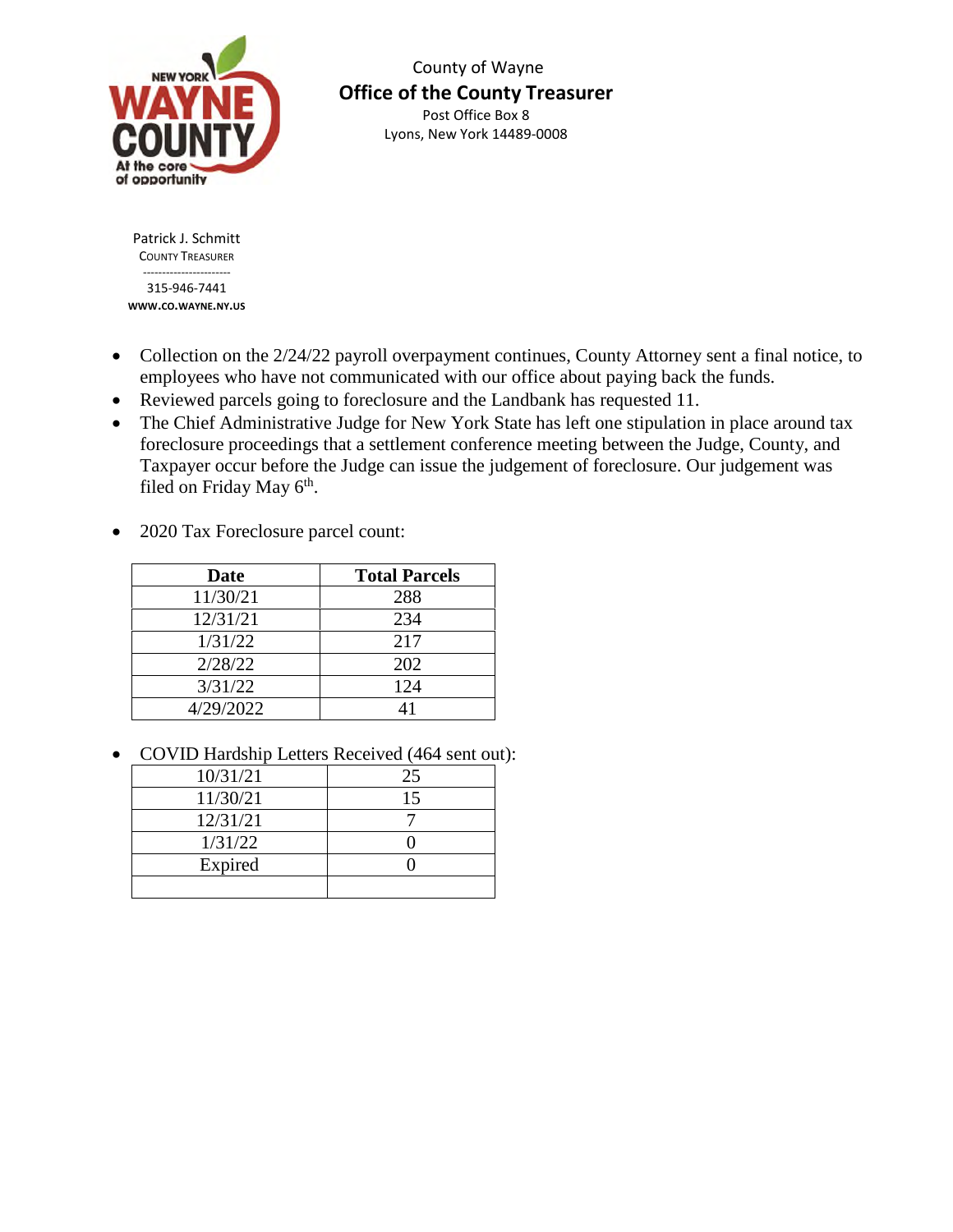| General Fund (A)<br><b>Highway Fund (D)</b><br><b>Highway Machine Fund (DM)</b><br>Nursing Home Fund (E)<br><b>Capital Project Fund (H)</b><br>Work Comp Fund (5)        | $len-19$<br>391.44<br>s<br>s<br>素<br>22.66<br>s<br>14.61<br>\$39,815.67<br>5<br>5.203.13<br>s.<br>5 11 905 30<br>5 57,432.09 5 93,828.53 5 232,059.47 | $Fcb-19$<br>5,110.07<br>5.58<br>56.765.25<br>15 625 72 5<br>$5$ 16, 321 91             | Mar-19<br>\$196,947.99<br>1.11<br>10.95<br>5<br>35.023.90<br>44.77                                 | Apr-19<br>26,278.01<br>s<br>12.09<br>s.<br>65 394 86<br>3<br>13,640.01<br>30.75 5 17.697.77 | May-19<br>5 111 254 23 5 237 988 14<br>2.41<br>13.53<br>s.<br>58,864.61<br>s.<br>168.64<br>5 20, 261 28<br>5 123 022 74 5 190 565 00 5 308 237 03 5 173 536 98 | lun-19<br>136<br>5<br>63.41<br>5<br>64<br>688.52<br>s<br>1,880.71<br>s<br>3 614 89       | $Ju+19$<br>76,789.22<br>$\sim$<br>0.14<br>$\sim$<br>30.29<br>з.<br>78.486.21<br>s.<br>160.53<br>$\sim$<br>15,070.59 | Aug-19<br>73 923 23<br>s<br>34.67<br>s<br>28.072.28<br>s.<br>9 235 34<br>s.<br>15,892.98<br>\$130,148.50 | $Sep-19$<br>178,694.22<br>s<br>1.26<br>2.97<br>91.769.53<br>÷.<br>92.53<br>15,066.57 | $Oct-19$<br>\$123,897.55 \$<br>11.95<br>96.79<br>28.113.85<br>5<br>2.099.56<br>s<br>6.16<br>205.627.30 \$ 155.025.09                 | Nov-19<br>229, 222, 47<br>۰<br>131.86<br>26,883.34<br>2977.46<br>8,014.05<br>267,229.15<br>5 | Dec-19<br>5<br>11.03<br>34.18<br>65.238.33<br>s.<br>s<br>4 049 07<br>27,001.65<br>5<br>\$236,755.60     | Total<br>140,421.54 \$ 1,400,917.91 \$<br>51.92 5<br>441.23 5<br>639 116 38<br>55.977.47<br>156,964.25<br>5 2,253,469.19            | <b>Budget</b><br>520,500.00<br>200.00 \$<br>200.00<br>350,966,00<br>-5<br>27.831.66<br>30,000.00 \$<br>929, 697.66                                       | Difference [Under] / Over<br>880,417.91<br>(148.06)<br>241.23<br>288 150 38<br>28.145.81<br>126,964.28<br>1,324,747.65         |
|--------------------------------------------------------------------------------------------------------------------------------------------------------------------------|-------------------------------------------------------------------------------------------------------------------------------------------------------|----------------------------------------------------------------------------------------|----------------------------------------------------------------------------------------------------|---------------------------------------------------------------------------------------------|----------------------------------------------------------------------------------------------------------------------------------------------------------------|------------------------------------------------------------------------------------------|---------------------------------------------------------------------------------------------------------------------|----------------------------------------------------------------------------------------------------------|--------------------------------------------------------------------------------------|--------------------------------------------------------------------------------------------------------------------------------------|----------------------------------------------------------------------------------------------|---------------------------------------------------------------------------------------------------------|-------------------------------------------------------------------------------------------------------------------------------------|----------------------------------------------------------------------------------------------------------------------------------------------------------|--------------------------------------------------------------------------------------------------------------------------------|
| <b>General Fund (A)</b><br><b>Highway Fund (D)</b><br><b>Highway Mechine Fund (DM)</b><br>Nursing Home Fund (E)<br><b>Capital Project Fund (H)</b><br>Work Comp Fund (5) | $len-20$<br>s<br>(887.63)<br>s<br>11 31<br>s<br>49.54<br>\$37,977.15<br>\$19,476.09<br>28.24<br>5 56.655.00 5 166.273.79 5 83.375.31 5 58.436.29      | $Feb-20$<br>5 157,882.18<br>19.64<br>4.295.66<br>37.06<br>4,039.25                     | Mar-20<br>20,119.83<br>s<br>9.26<br>41 386 34<br>s<br>s<br>1,276.49<br>5<br>20,583.39              | Apr-20<br>35,151.98<br>5<br>f,<br>0.76<br>23.131.93<br>5<br>127.52<br>24.10                 | May-20<br>28, 173.77<br>s<br>s<br>18.70<br>s.<br>57, 203, 33<br>235.51<br>22.49<br>5 85, 653, 80                                                               | $Jum-20$<br>5 208 287 17<br>0.07<br>×,<br>1.95<br>5<br>20.438.28<br>148 14<br>15.97      | $3 + 20$<br>97,411.93<br>5<br>5.05<br>s.<br>50.565.82<br>161.85<br>15.37<br>5 220 091 50 5 145 160 02               | Aug-20<br>12,328.15<br>s<br>0.03<br>3.57<br>22 466 25<br>×.<br>114.67<br>7,985.06<br>42,897.73           | $Sep-20$<br>189,493.91<br>6.10<br>3.061.57<br>114.79<br>1,323.00                     | $0a-20$<br>30.269.94<br>5<br>5<br>6.99<br>7.42<br>1.867.76<br>s<br>135.06<br>16.21<br>194 020 17 5 32 303 30                         | Nov-20<br>2,021.42<br>0.94<br>5.00<br>1,061.29<br>147.25<br>15.51                            | Dec-20<br>224, 281, 27<br>5<br>34.53<br>16.61<br>15<br>s<br>00793<br>16<br>130.45<br>5<br>5<br>9,620.40 | Total<br>5 1,004,533.92 5<br>53.87 \$<br>143.90 5<br>279.503.31<br>22.105.68<br>43,690.09<br>3,271.71 \$ 250.091.19 \$ 1.350.030.77 | <b>Budget</b><br>775,500.00<br>200.00<br>200.00 \$<br>s.<br>500,000.00<br>\$\$,066.33<br>s<br>140,000.00<br>5 1.503.966.33                               | Difference (Under) / Over<br>229,033.92<br>(146.13)<br>(56.10)<br>(220, 496, 69)<br>(65,960,65)<br>(96.309.91)<br>(218.126.36) |
| General Fund (A)<br><b>Highway Fund (D)</b><br><b>Highway Machine Fund (DM)</b><br>Nursing Home Fund (E)<br><b>Capital Project Fund (H)</b><br>Work Comp Fund (5)        | $len-21$<br>4,105,77<br>s<br>s<br>69.29<br>23.11<br>5<br>214.65<br>5<br>139.50<br>23.23<br>4.575.85                                                   | $Feb-21$<br>6.519.98<br>34.49<br>10.66<br>5.115.25<br>93.62<br>401 23<br>$5$ 12.175.23 | Mar-21<br>5 136 586 18<br>13.14<br>3.48<br>3,513.94<br>s<br>67.27<br>s<br>1.115.85<br>5 141 299 86 | Apr-21<br>79,760.83<br>5.42<br>3.62<br>4.121.04<br>s<br>55.01<br>34.02<br>83,979.94<br>-5   | May-21<br>16,836.24<br>0.89<br>3.16<br>5<br>127.60<br>50.99<br>33.27<br>17.052.15<br>s                                                                         | $lum-21$<br>65,763.64<br>5.67<br>3.22<br>1,920.41<br>s<br>46.60<br>28.35<br>67<br>767.89 | $Jub-21$<br>103 907.68<br>9.28<br>2.99<br>639.67<br>38.84<br>25.13<br>\$104,623.59                                  | <b>Page 21</b><br>10 566 03<br>1.52<br>5.51<br>2.019.94<br>s<br>37.42<br>150.66<br>12 811.08             | $Sep-21$<br>142, 636.70<br>5.24<br>5.00<br>245.07<br>33.41<br>490.33<br>143,415.75   | $0ct$ 21<br>39,626.26<br>s,<br>-5<br>8.27 <sub>5</sub><br>舌<br>12.00 \$<br>1,691.50<br>5<br>31.14 <sub>5</sub><br>20.74<br>41,309.91 | Nov-21<br>$(7.26136)$ 5<br>20.27<br>13.97<br>260.05<br>28.65<br>3,186.00                     | Dec-21<br>199,146.64<br>$\bullet$<br>1,627.73<br>1226<br>824.46<br>$(3.752.44)$ $5$ 201.611.09          | Total<br>798.194.57<br>173.48 \$<br>86.72<br>21.496.85<br>635.01<br>6,363.27<br>826,949.90                                          | <b>Budget</b><br>700,300.00<br>s.<br>100.00<br>-5<br>200.00<br>5<br>500,000.00<br>110 172 01<br>s<br>s<br>150,000.00<br>5 1,460,772.01                   | Difference (Under) / Over<br>97,894.57<br>73.48<br>(113.20)<br>(478,503.15)<br>(109.537.00)<br>(143,636.73)<br>(666.200.48)    |
| General Fund (A)<br>Highway Fund (D)<br>Highway Machine Fund (DM)<br>Nursing Home Fund (E)<br>Capital Project Fund (H)<br>Work Comp Fund (5)                             | $len-22$<br>5 7,277,46<br>5<br>s<br>14.73<br>5.30<br>192.72<br>296.95<br>s<br>25.06<br>5, 7.017.02.5                                                  | Feb-22<br>1078.90<br>23.17<br>6.44<br>176.39<br>035 38<br>22.58                        | Mar-22<br>\$167,995.61<br>25.44<br>16.69<br>134.04<br>7.76<br>510.17                               | Apr-22<br>7.149.20<br>s<br>12.59<br>5.19<br>5<br>1,152.06<br>2,170.80<br>s<br>40.64         | $Maw-22$<br>5<br>٠<br>$\blacksquare$<br>٠<br>۰<br>$\overline{a}$                                                                                               | Jun-22<br>5<br>5<br>ś<br>$\sim$<br>式                                                     | $Jub-22$<br>s<br>5<br>$\bullet$<br>š<br>$\sim$<br>\$<br>$\sim$<br>$\sim$                                            | Aug-22<br>s<br>s<br>ŝ<br>$\sim$<br>$\sim$<br>$\sim$                                                      | $Sep-22$<br>$\sim$<br>۰.                                                             | $0ct - 22$<br>5<br>s<br>$\alpha$<br>$\sim$<br>$\sim$                                                                                 | Nov-22<br>٠<br>×.<br>$\alpha$<br>۰<br>۰                                                      | Dec-22<br>s<br>s<br>$\sim$<br>$\sim$<br>$\sim$                                                          | Total<br>183,501.17 \$<br>73.93 \$<br>37.62<br>1,655.21<br>3,510.09<br>599.25                                                       | 56.61% of total Budget<br>Budget<br>955.053.42 \$<br>100.00<br>-5<br>100.00<br>$\sim$<br>200,000.00<br>$\sim$<br>$\sim$<br>189.378.07 \$ 1.156.053.42 \$ | Difference (Under) / Over<br>(772.352.25)<br>-5<br>(26.07)<br>(62.36)<br>(193.344.79)<br>3,510.09<br>599.25<br>(966.675.35)    |

16.32% of total Budget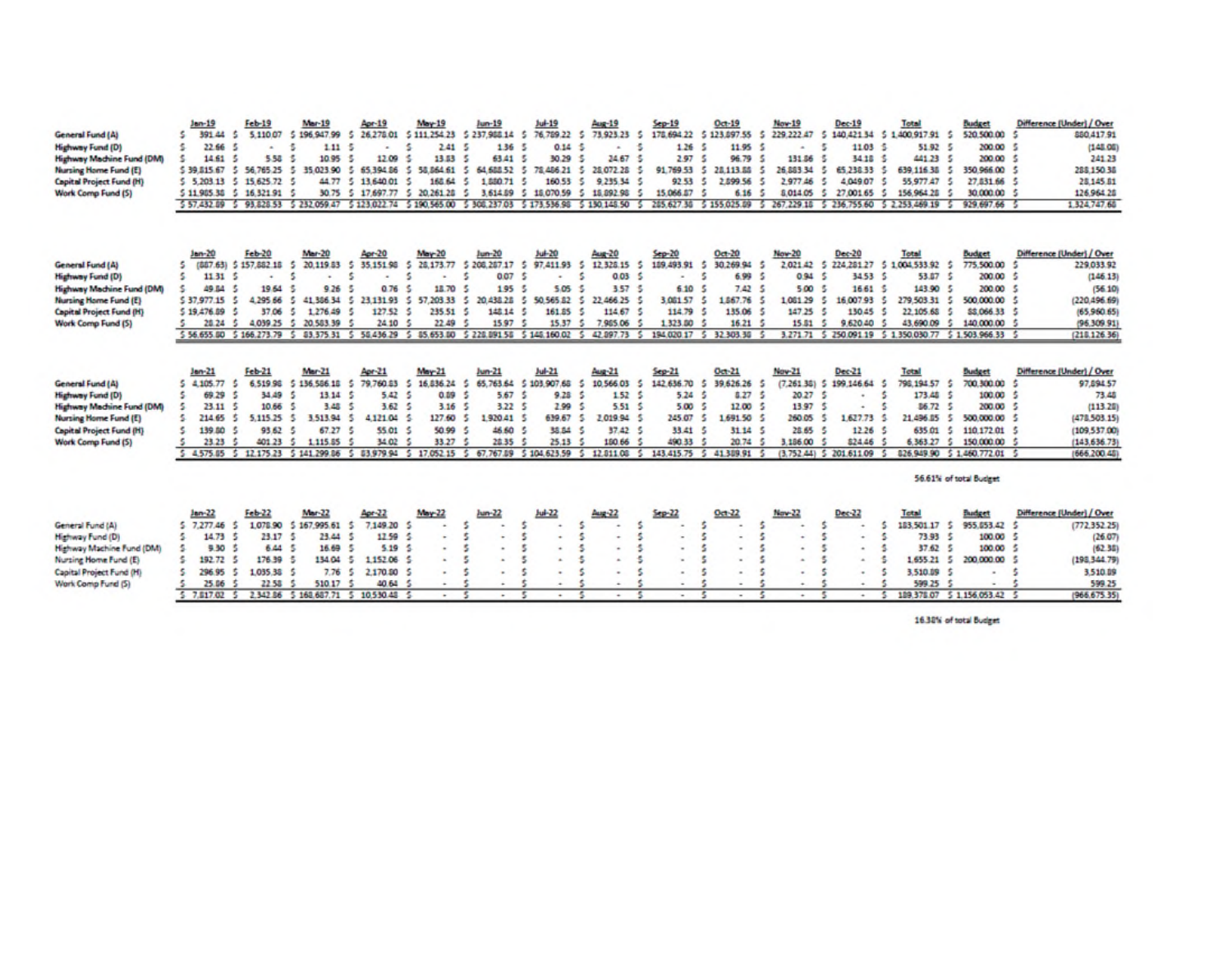### **AUTHORIZING TRANSFER OF PROPERTY TO THE WAYNE COUNTY REGIONAL LAND BANK CORPORATION**

WHEREAS, the County has commenced a real property tax foreclosure proceeding pursuant to Real Property Tax Law Article 11; and

WHEREAS, The Wayne County Regional Land Bank Corporation is requesting the County to transfer ownership of (11) parcels to the Land Bank; and

WHEREAS, the Director of the Wayne County Regional Land Bank Corporation, the County Treasurer, and the County Attorney met on April 26, 2022 and have recommended the following properties be transferred to the Land Bank:

| <b>SEQ</b> | <b>TAX ID</b>                   | <b>Town</b>     | <b>ADDRESS</b>                |
|------------|---------------------------------|-----------------|-------------------------------|
|            | 2000286 77114-00-635346         | <b>Butler</b>   | 3648 Slyburg Rd.              |
|            | 2000291 77114-17-115099         | <b>Butler</b>   | 13032 South Butler Rd.        |
|            | 2000439 74112-18-307171         | Galen           | 0 Mill St.                    |
|            | 2001095 74114-05-157817         | Rose            | 4011 Main St.                 |
|            | 2001179 77112-00-229710         | Savannah        | 2465 Bixby-Wood Rd.           |
|            | 2001184 77112-00-997011         | <b>Savannah</b> | 13738 Savannah-Springlake Rd. |
|            | 2001268 69117-05-004962         | <b>Sodus</b>    | 195 Main St. W                |
|            | 2001642 75117-16-986368         | Wolcott         | 6049 Lake St.                 |
|            | 2001704 76118-00-343528         | Wolcott         | 6985 Wadsworth St.            |
|            | 2001724 76119-00-732759         | Wolcott         | 7964 Broadway                 |
|            | 2001737 76120-00-725114 Wolcott |                 | 8250 Broadway                 |

WHEREAS, the Wayne County Regional Land Bank Corporation is desirous of receiving the above cited properties for remediation necessary for the improvement of the community; and

WHEREAS, the County is authorized to transfer the title of the aforesaid real property under Section 1608 of the Not-For-Profit Corporation Law, which authorizes and allows the County to make a conveyance of real property owned by the County to a Land Bank established pursuant to Article 16 of the Not-for-Profit Corporation Law of the State of New York; now, therefore, be it

RESOLVED, that the Wayne County Board of Supervisors authorizes the County Treasurer and County Attorney to transfer the deed for the above described property to the Wayne County Regional Land Bank Corporation.

| Budgeted: yes ___ no___ Proposed Cost: ____________ Reimbursed Amount __________ County cost___________              |  |                             |
|----------------------------------------------------------------------------------------------------------------------|--|-----------------------------|
|                                                                                                                      |  |                             |
|                                                                                                                      |  |                             |
|                                                                                                                      |  |                             |
|                                                                                                                      |  |                             |
|                                                                                                                      |  |                             |
|                                                                                                                      |  | Clerk, Board of Supervisors |
| Referred to:<br>Committee: ______ Ayes ______ Nays ______ Date: ___________ Signature: _____________________________ |  |                             |
| Committee: _____Ayes ______ Nays _______ Date: ___________Signature: ______________________________                  |  |                             |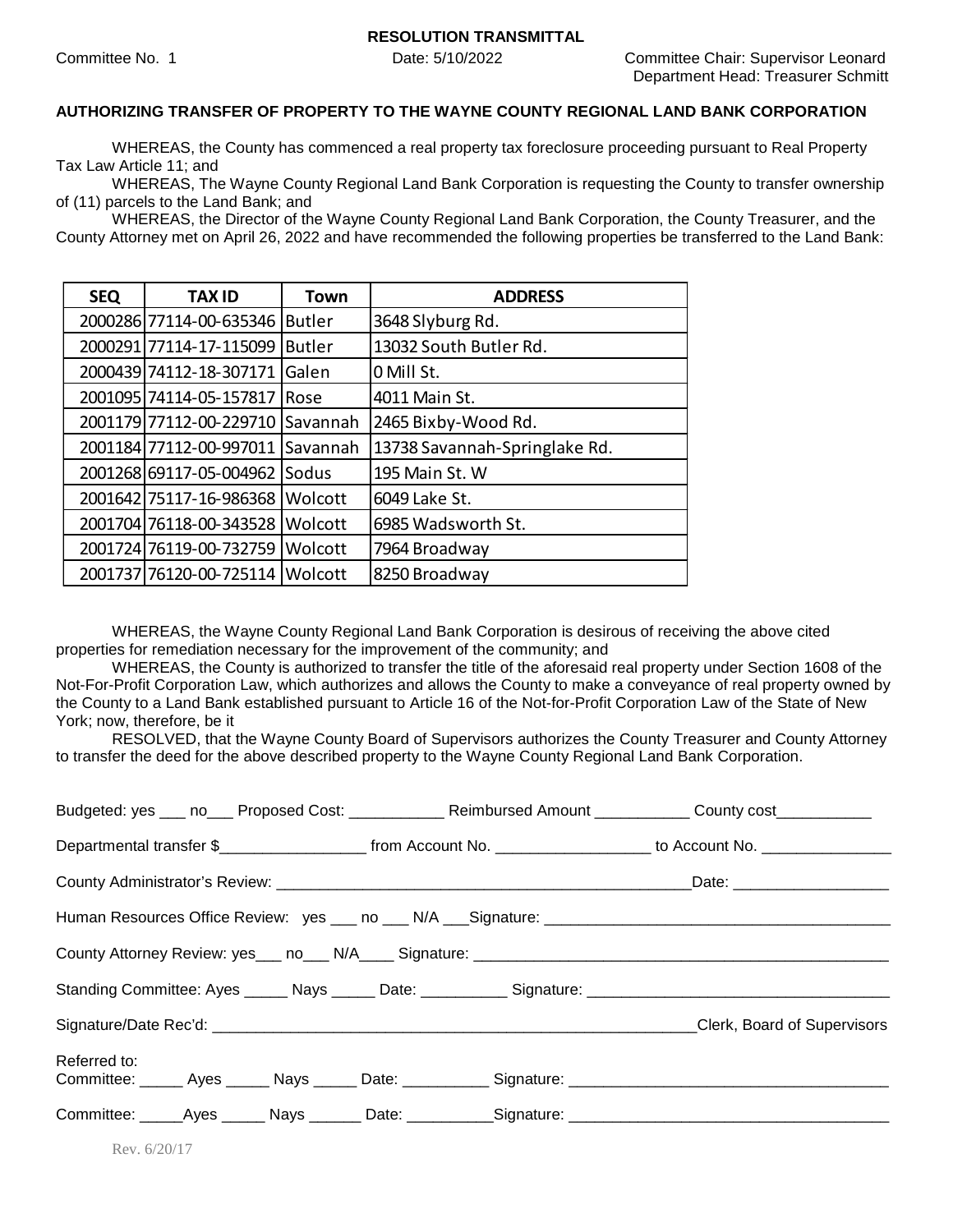## **AUTHORIZATION TO PAY EASTERN SHORE ASSOCIATES FOR THE BALANCE OF INSURANCE POLICY RENEWALS**

WHEREAS, Resolution 110-22 authorized payment to Eastern Shore Associates for Property, General Liability, Inland Marine, Automobile Liability, Public Officials Liability, Law Enforcement Liability, Catastrophic Excess Liability, Cyber Liability, Healthcare General Liability, Healthcare Professional Liability, Inland Marine, and Crime insurance policy renewals from March 1, 2022 to March 1, 2023 in the amount of \$395,980.22; and

WHEREAS, after the resolution was passed, the actual invoice came in higher due to a slight increase in the estimated Crime policy renewal cost; and

WHEREAS, the total cost for renewal is \$65.17 higher than the amount authorized in Resolution 110-22; now, therefore, be it

RESOLVED, that the Board of Supervisors hereby authorizes the additional payment to Eastern Shore Associates in the amount of \$65.17 for the balance of the insurance policy renewals cost.

| Budgeted: yes __X_ no___ Proposed Cost: \$65.17 Reimbursed Amount ___ County cost \$65.17            |                                                                                                                 |                                                                                                      |
|------------------------------------------------------------------------------------------------------|-----------------------------------------------------------------------------------------------------------------|------------------------------------------------------------------------------------------------------|
|                                                                                                      | Departmental transfer \$_______________________ from Account No. __________________ to Account No. ____________ |                                                                                                      |
|                                                                                                      |                                                                                                                 |                                                                                                      |
|                                                                                                      |                                                                                                                 |                                                                                                      |
|                                                                                                      |                                                                                                                 |                                                                                                      |
|                                                                                                      |                                                                                                                 |                                                                                                      |
|                                                                                                      |                                                                                                                 |                                                                                                      |
| Referred to:                                                                                         |                                                                                                                 | Committee: _____ Ayes _____ Nays _____ Date: __________ Signature: _________________________________ |
| Committee: _____Ayes ______ Nays _______ Date: ___________Signature: _______________________________ |                                                                                                                 |                                                                                                      |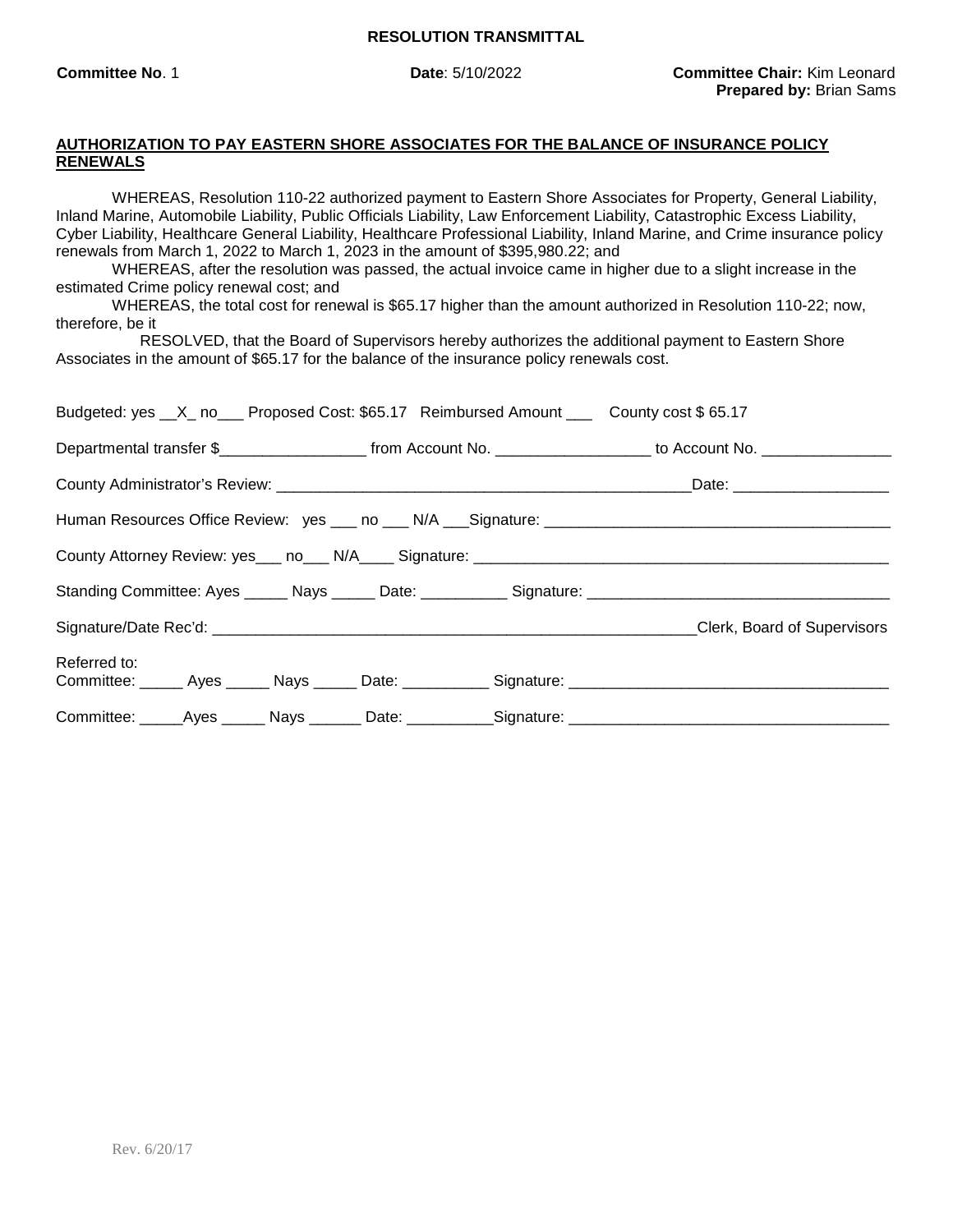**Committee No: 1 Date: 5/10/2022 Committee Chair: Kim Leonard Department Head: Rick House**

#### **AUTHORIZATION TO SET PUBLIC HEARING DATE FOR 2023-2027 CAPITAL PLAN FOR WAYNE COUNTY**

WHEREAS, the County Administrator submitted the proposed 2023-2027 Capital Plan to the Board of Supervisors on April 19, 2022; and

WHEREAS, department heads who have submitted Capital Plan requests have reviewed their requests with their committees at their regularly scheduled May committee meetings; and

WHEREAS, a summary of the 2023-2027 Capital Plan has been reviewed with the Finance Committee at the May Finance Committee meeting; and

WHEREAS, a copy of the Capital Plan is on file with the Clerk of the Board of Supervisors; and

WHEREAS, the Capital Plan is a planning instrument and not an appropriations or funding commitment; now, therefore, be it

RESOLVED, that the Wayne County Board of Supervisors has scheduled a public hearing on said plan for Tuesday, June 21, 2022 to be held in the Wayne County Supervisors Chambers at 26 Church Street, Lyons, New York, to receive and consider public comments on the Capital Plan for Wayne County for the period 2023-2027

| Budgeted: No <b>Example</b> |  | Proposed Cost: New York 1996 | <b>Reimbursed Amount</b>                                                                                                                 | <b>County Cost</b>          |
|-----------------------------|--|------------------------------|------------------------------------------------------------------------------------------------------------------------------------------|-----------------------------|
|                             |  |                              | Departmental transfer \$________________________________from Account No. ____________________________ to Account No. ___________________ |                             |
|                             |  |                              |                                                                                                                                          |                             |
|                             |  |                              |                                                                                                                                          |                             |
|                             |  |                              |                                                                                                                                          |                             |
|                             |  |                              |                                                                                                                                          |                             |
|                             |  |                              |                                                                                                                                          | Clerk, Board of Supervisors |
| Referred to:                |  |                              | Committee: _____ Ayes _____ Nays _____ Date: __________ Signature: ________________________________                                      |                             |
|                             |  |                              | Committee: _____Ayes ______ Nays _______ Date: ___________Signature: _______________________________                                     |                             |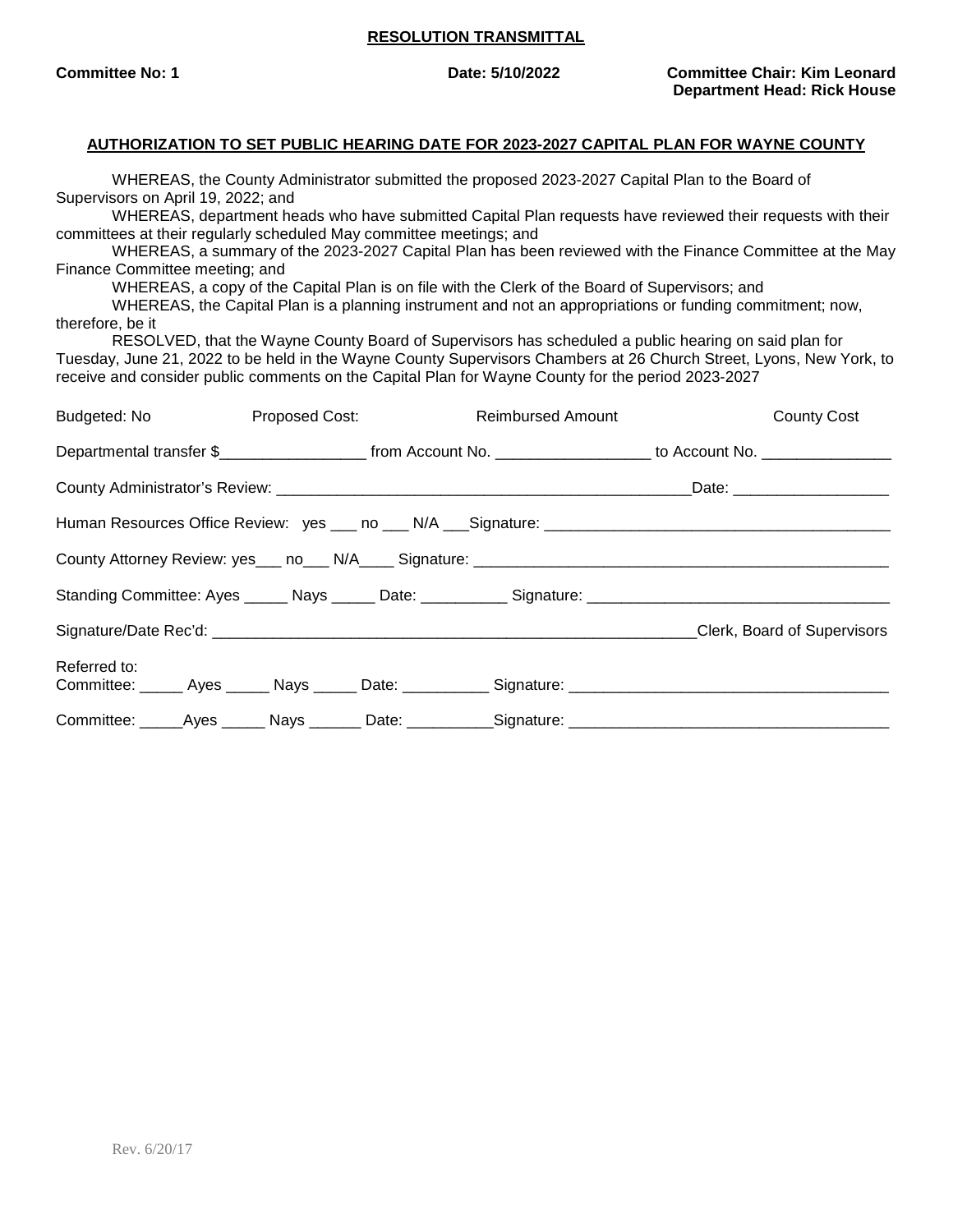#### Committee No. 1 Date: May 10, 2022 Committee Chairperson: Kim V. Leonard

Department: Clerk of the Board

### **AUTHORIZATION TO ADOPT MORTGAGE TAX REPORT AND AUTHORIZE COUNTY TREASURER TO MAKE PAYMENT TO TOWNS AND VILLAGES**

WHEREAS, the Finance Committee of the Wayne County Board of Supervisors has filed a report showing the mortgage tax monies received by the Wayne County Treasurer during October 1, 2021 to March 31, 2022, and recommend payment to the Villages and Towns as apportioned in such report as follows:

| <b>TOWN</b>   | <b>TOWN SHARE</b> | <b>VILLAGE</b>   | <b>VILLAGE SHARE</b> | <b>TOTAL</b>   |
|---------------|-------------------|------------------|----------------------|----------------|
| Arcadia       | 115,570.05        | <b>Newark</b>    | 47,481.83            | 163,051.88     |
| <b>Butler</b> | 18,173.32         | Wolcott          | 796.72               | 18,970.04      |
| Galen         | 25,537.49         | Clyde            | 3,926.44             | 29,463.93      |
| Huron         | 42,886.44         |                  |                      | 42,886.44      |
| Lyons         | 41,599.41         |                  |                      | 41,599.41      |
| Macedon       | 146,763.26        |                  |                      | 146,763.26     |
| Marion        | 47,032.21         |                  |                      | 47,032.21      |
| Ontario       | 159.503.79        |                  |                      | 159,503.79     |
| Palmyra       | 64,465.68         | Palmyra          | 12,041.71            | 76,507.39      |
| Rose          | 8,266.31          |                  |                      | 8,266.31       |
| Savannah      | 4,491.11          |                  |                      | 4,491.11       |
| Sodus         | 90,153.46         | Sodus            | 6,402.89             |                |
|               |                   | Sodus Pt.        | 14,305.92            | 110,862.27     |
| Walworth      | 129,551.63        |                  |                      | 129,551.63     |
| Williamson    | 75,121.53         |                  |                      | 75,121.53      |
| Wolcott       | 32,046.69         | <b>Red Creek</b> | 1,495.19             |                |
|               |                   | Wolcott          | 3,487.37             | 37,029.24      |
| <b>TOTAL</b>  | \$1,001,162.38    |                  | \$89,938.06          | \$1,091,100.44 |

now, therefore, be it

RESOLVED, that the Mortgage Tax Report submitted by the Finance Committee is hereby accepted, the recommendation for payments to the Villages and Towns contained in such report is hereby adopted, and the County Treasurer is hereby authorized and directed to make such payments pursuant to the report.

|                                                                                                                      | Budgeted: yes ___ yes ___ Proposed Cost: ____________ Reimbursed Amount __________ County cost __________                               |
|----------------------------------------------------------------------------------------------------------------------|-----------------------------------------------------------------------------------------------------------------------------------------|
|                                                                                                                      | Departmental transfer \$________________________________from Account No. ____________________________ to Account No. __________________ |
|                                                                                                                      |                                                                                                                                         |
|                                                                                                                      |                                                                                                                                         |
|                                                                                                                      |                                                                                                                                         |
|                                                                                                                      |                                                                                                                                         |
|                                                                                                                      | Clerk, Board of Supervisors                                                                                                             |
| Referred to:<br>Committee: ______ Ayes ______ Nays ______ Date: ___________ Signature: _____________________________ |                                                                                                                                         |
| Committee: _____Ayes ______ Nays _______ Date: ___________Signature: ______________________________                  |                                                                                                                                         |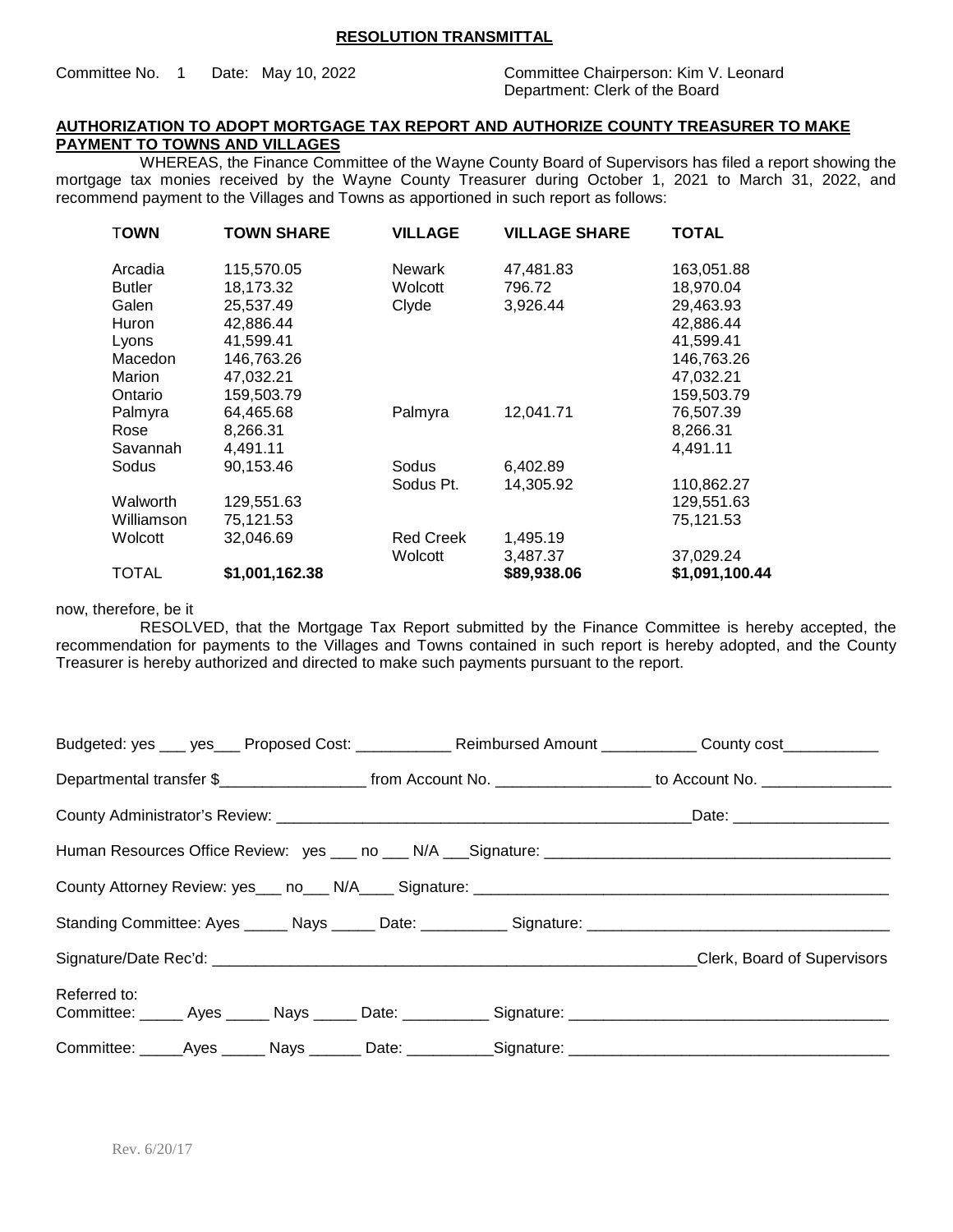Presented by: Michael D. Calarco, DA

| AUTHORIZATION TO PERMIT THE DISTRICT ATTORNEY TO CONTRACT AND PAY ATTORNEY'S TO HANDLE<br><b>APPEALS.</b>                                                                                                                             |  |  |  |  |  |  |  |
|---------------------------------------------------------------------------------------------------------------------------------------------------------------------------------------------------------------------------------------|--|--|--|--|--|--|--|
| WHEREAS, there are currently multiple cases pending on Appeal; and<br>WHEREAS, the District Attorney's office has utilized independent attorneys to prepare and respond to cases on                                                   |  |  |  |  |  |  |  |
| Appeal; and<br>WHEREAS, there is a critical shortage of attorneys in the DA office; and                                                                                                                                               |  |  |  |  |  |  |  |
| WHEREAS, Appellate practice is a specialized area of criminal law; and                                                                                                                                                                |  |  |  |  |  |  |  |
| WHEREAS, it is in the best interest and public safety to the citizens of Wayne County to respond and complete<br>Appeals; and                                                                                                         |  |  |  |  |  |  |  |
| WHEREAS, the District Attorney has assembled a pool of qualified appellate attorneys to assist with responding<br>and filing Appeals;                                                                                                 |  |  |  |  |  |  |  |
| NOW THEREFORE.                                                                                                                                                                                                                        |  |  |  |  |  |  |  |
| BE IT RESOLVED, that Chairman of the Wayne County Board of Supervisors is hereby authorized to approve<br>that the District Attorney's Office contract with qualified Attorney's to prepare and complete criminal Appeal cases at the |  |  |  |  |  |  |  |
| rate of \$80.00 per hour; and                                                                                                                                                                                                         |  |  |  |  |  |  |  |
| BE IT RESOLVED, that Chairman of the Wayne County Board of Supervisors is hereby authorized to approve<br>that said Contract include the payment of expenses and fees for completing and filing Appeals. Said expenses to include     |  |  |  |  |  |  |  |
| copying charges, binding costs, filing fees (if required), parking fees, service fees if necessary.                                                                                                                                   |  |  |  |  |  |  |  |
|                                                                                                                                                                                                                                       |  |  |  |  |  |  |  |
| Budgeted: yes no___Proposed Cost: \$ TBD Annually; Reimbursed Amount _ County cost 00%                                                                                                                                                |  |  |  |  |  |  |  |
| Departmental transfer \$________________________________from Account No. ___________________________ to Account No.                                                                                                                   |  |  |  |  |  |  |  |
|                                                                                                                                                                                                                                       |  |  |  |  |  |  |  |
|                                                                                                                                                                                                                                       |  |  |  |  |  |  |  |
|                                                                                                                                                                                                                                       |  |  |  |  |  |  |  |
| Standing Committee: Ayes _____ Nays _____ Date: __________ Signature: ______________________________                                                                                                                                  |  |  |  |  |  |  |  |
|                                                                                                                                                                                                                                       |  |  |  |  |  |  |  |
| Referred to:                                                                                                                                                                                                                          |  |  |  |  |  |  |  |
|                                                                                                                                                                                                                                       |  |  |  |  |  |  |  |
|                                                                                                                                                                                                                                       |  |  |  |  |  |  |  |
| Referred to:                                                                                                                                                                                                                          |  |  |  |  |  |  |  |
|                                                                                                                                                                                                                                       |  |  |  |  |  |  |  |
|                                                                                                                                                                                                                                       |  |  |  |  |  |  |  |
|                                                                                                                                                                                                                                       |  |  |  |  |  |  |  |
|                                                                                                                                                                                                                                       |  |  |  |  |  |  |  |